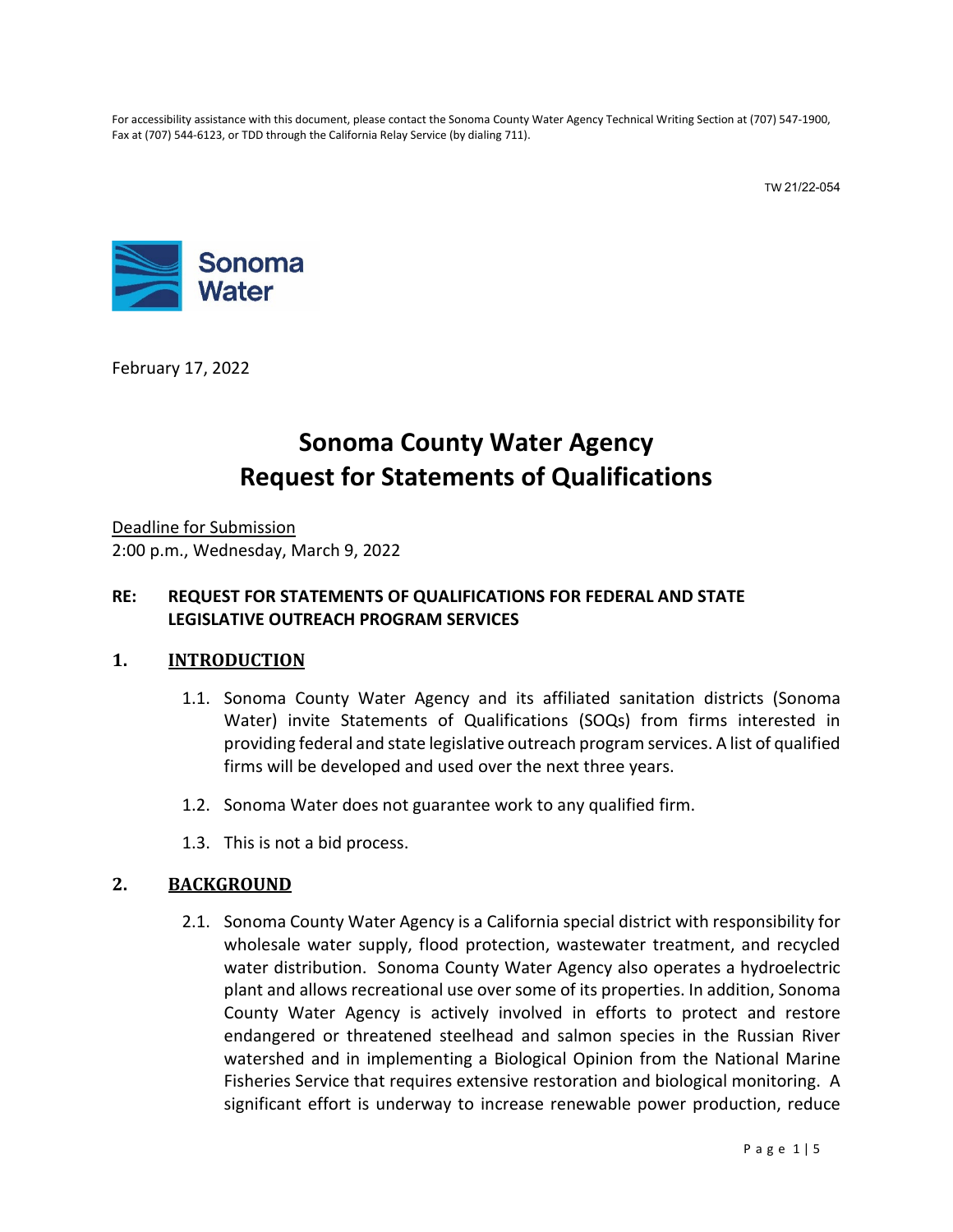greenhouse gas emissions, and provide for climate change adaptation. Sonoma County Water Agency is governed by a Board of Directors that consists of members of the Sonoma County Board of Supervisors.

- 2.2. Sonoma County Water Agency is implementing Forecast Informed Reservoir Operations and is actively utilizing and supporting atmospheric river research for drought preparedness and water supply management purposes.
- 2.3. Every two years, Sonoma County Water Agency's Board of Directors approves a state and federal legislative platform. The platform serves as the strategic plan for legislative outreach efforts.
- 2.4. Legislative tracking, legislative development, and pursuit of funding to offset costs are essential for success in fulfilling Sonoma County Water Agency's responsibilities.
- 2.5. Sonoma County Water Agency owns, operates, and manages Airport/Larkfield/Wikiup Sanitation Zone, Geyserville Sanitation Zone, Penngrove Sanitation Zone, and Sea Ranch Sanitation Zone ("Zones").
- 2.6. Sonoma County Water Agency operates and manages Occidental County Sanitation District, Russian River County Sanitation District, Sonoma Valley County Sanitation District, and South Park County Sanitation District ("Districts") under contract with Districts. References to District employees are understood to be Sonoma County Water Agency employees acting on behalf of Districts.
- 2.7. Sonoma Water reserves the right to amend an existing agreement or enter into subsequent agreement(s) with the firm selected, relying upon this competitive selection process, after the preliminary or initial work is completed for a project.

#### **3. LOCAL SERVICE PROVIDER PREFERENCE**

3.1. A 5 percent weighting will be provided in the total SOQ rating score for local firms. A Local Service Provider (local firm) is defined as a business or consultant who has a valid physical address located within Sonoma County from which the vendor or consultant operates or performs business on a day-to-day-basis, and holds a valid business license if required by a city within the jurisdiction of Sonoma County. A business shall affirm it qualifies as a local business on the provided Attachment 1 (Declaration of Local Business for Services).

#### **4. LIVING WAGE**

4.1. If selected for an agreement, the firm must comply with any and all federal, state, and local laws – including, but not limited to, the County of Sonoma Living Wage Ordinance – affecting the services provided under the contract to be awarded pursuant to this Request for Statements of Qualifications (RFQ). Without limiting the generality of the foregoing, the firms submitting SOQs expressly acknowledge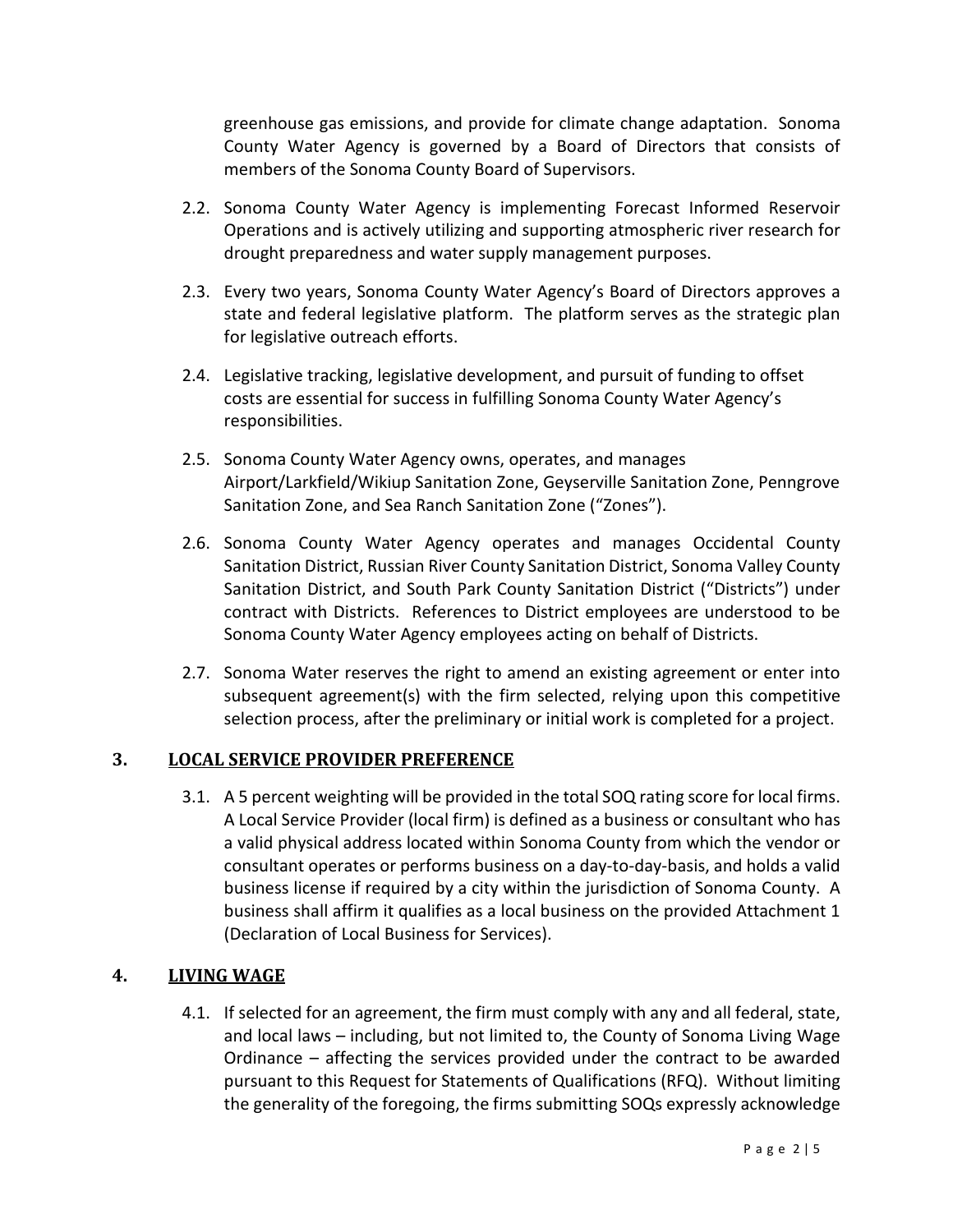and agree that any agreement developed from the list of qualified firms pursuant to this RFQ is subject to the provisions of Article XXVI of Chapter 2 of the Sonoma County Code, requiring payment of a living wage to covered employees. Noncompliance during the term of the agreement will be considered a material breach and may result in termination of the agreement.

4.2. The Living Wage Ordinance can be found at: <http://sonomacounty.ca.gov/CAO/Living-Wage-Ordinance/>

#### **5. SUBMITTAL OF SOQS**

- 5.1. A sample agreement is enclosed. Please review the entire sample agreement carefully before submitting an SOQ. If any significant omissions or ambiguities in this RFQ come to Sonoma Water's attention while under review by interested firms, Sonoma Water will make a uniform written response to all parties.
- <span id="page-2-6"></span><span id="page-2-3"></span><span id="page-2-2"></span><span id="page-2-1"></span><span id="page-2-0"></span>5.2. SOQs shall include the following:
	- a. A table of contents and page numbers.
	- b. Legal name of company, how organized (non-profit, LLC, etc.), and where company is incorporated. Not required for individuals.
	- c. A statement of similar work previously performed, including at least three references with name of organization, contact person, and telephone number.
	- d. A statement of qualifications and a list of personnel to be assigned to the work, including a resume for each, listing education, experience, and expertise in this type of work.
	- e. A rate schedule that lists hourly rates of personnel to be assigned to the work and expense costs.
	- f. Any proposed exceptions to the indemnification, insurance, or other standard terms of the sample agreement. Please make comments as specific as possible; reference to exceptions or negotiated terms included in prior agreements is not acceptable. Exceptions not explicitly stated in the SOQ will not be considered during negotiations. Please note that proposing significant changes to standard terms may result in a lower evaluation score. If standard terms are acceptable, include the statement "No exception to standard terms."
	- g. Completed Declaration of Local Business for Services, if applicable.
- <span id="page-2-5"></span><span id="page-2-4"></span>5.3. Submit electronic copy of SOQ to Sonoma Water at **[Submissions@scwa.ca.gov](mailto:Submissions@scwa.ca.gov)** by 2:00 p.m., Wednesday, March 9, 2022. Please reference TW 21/22-054 in the subject line of the email. A confirmation email will be generated in response to each submission to this email address. If a confirmation email is not received, please check spam and junk mail folders.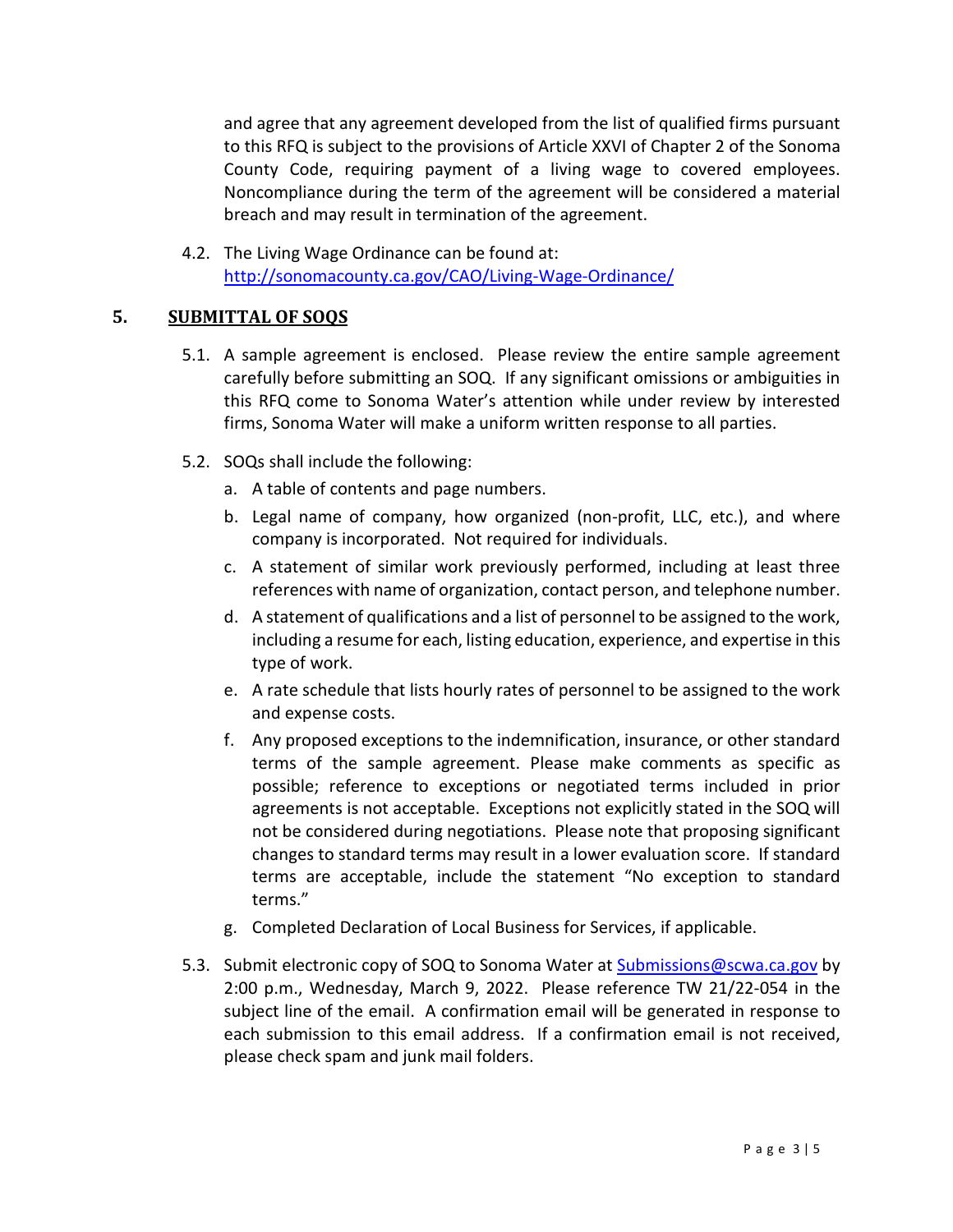- 5.4. In addition, submit SOQsto the County of Sonoma Purchasing Department via the Supplier Portal by the deadline for submission and in accordance with Attachment 2 (Supplier Portal Registration Guide). Sonoma County Supplier Portal Frequently Asked Questions can be found at **FAQs**.
- 5.5. SOQs received after the electronic submittal deadline will not be accepted.
- 5.6. Confidentiality
	- a. Upon submission, SOQs shall be treated as confidential documents until the selection process is completed. The selection process is deemed completed after the creation of a list of qualified consultants, or completion of negotiations for an agreement, but before agreement execution. Once the selection process is completed, SOQs shall be deemed public record. In the event that a submitter desires to claim portions of its SOQ exempt from disclosure, it is incumbent upon the submitter to clearly identify those portions with the word "Confidential" printed on the top right hand corner of each page for which such privilege is claimed and to clearly identify the information claimed confidential by highlighting, underlining, or bracketing the subject information. Examples of confidential materials include trade secrets. Each page shall be clearly marked and readily separable from the SOQ in order to facilitate public inspection of the non-confidential portion of the SOQ. Sonoma Water will consider a submitter's request for exemptions from disclosure; however, Sonoma Water will make its decision based upon applicable laws. An assertion by a submitter that the entire SOQ, large portions of the SOQ, or a significant element of the SOQ, are exempt from disclosure will not be honored. Prices, makes and models or catalog numbers of the items offered, deliverables, and terms of payment shall be publicly available regardless of any designation to the contrary.
	- b. Sonoma Water will endeavor to restrict distribution of material designated as confidential to only those individuals involved in the review and analysis of the SOQs. Submitters are cautioned that materials designated as confidential may nevertheless be subject to disclosure. Submitters are advised that Sonoma Water does not wish to receive confidential or proprietary information and those submitters are not to supply such information except when it is absolutely necessary. If any information or materials in any SOQ submitted are labeled confidential or proprietary, the SOQ shall include the following clause:
		- i. [Legal name of submitter] shall indemnify, defend and hold harmless the Sonoma County Water Agency, Occidental County Sanitation District, Russian River County Sanitation District, Sonoma Valley County Sanitation District, and South Park County Sanitation District, their officers, agents and employees from and against any request, action or proceeding of any nature and any damages or liability of any nature, specifically including attorneys' fees awarded under the California Public Records Act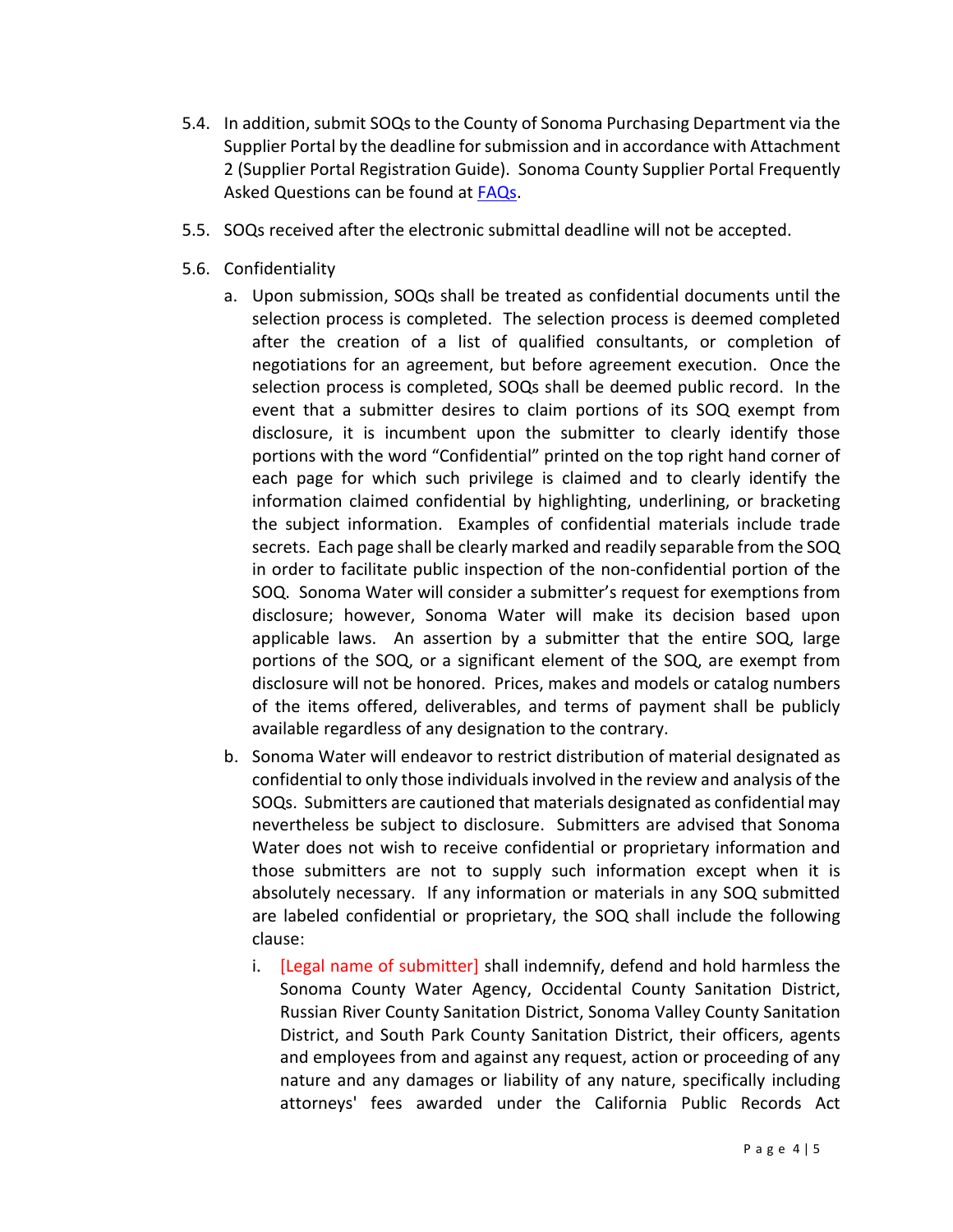(Government Code §6250 et seq.) arising out of, concerning, or in any way involving any materials or information in this SOQ that [legal name of submitter] has labeled as confidential, proprietary, or otherwise not subject to disclosure as a public record.

#### **6. EVALUATION**

- 6.1. SOQs that do not include all of the information requested cannot be adequately evaluated. Evaluation will be based on:
	- a. Thoroughness of SOQ (Submittal Items [5.2.a](#page-2-0) an[d 5.2.b\)](#page-2-1)
	- b. Professional qualifications and demonstrated ability to perform the work (Submittal Items [5.2.c](#page-2-2) and [5.2.d\)](#page-2-3)
	- c. Exceptions to standard terms in the sample agreement (Submittal Item [5.2.f\)](#page-2-4)
	- d. Local Service Provider Preference (Submittal Item [5.2.g\)](#page-2-5)
- 6.2. Rates and costs requested in Submittal ite[m 5.2.e](#page-2-6) are not part of the qualification evaluation. Rates and costs will be considered only for purposes of selecting firms placed on the list of qualified firms.
- 6.3. Final agreement(s) will be offered to qualified firms at a later date for specific scopes of work to be determined at Sonoma Water's discretion. If a selected firm is not willing to accept Sonoma Water's offer, other qualified firms may be contacted.

#### **7. CONTACTS**

- 7.1. Please send questions about the content of this RFQ to Sonoma Water at [Submissions@scwa.ca.gov.](mailto:Submissions@scwa.ca.gov) Please reference TW 21/22-054 in the subject line of the email. If Sonoma Water considers interpretations or clarifications necessary, Sonoma Water will provide a written supplement to this RFQ.
- 7.2. For technical issues with the County of Sonoma Supplier Portal, please contact the County of Sonoma Purchasing Department Vendor Desk at [supplier](mailto:supplier-desk@sonoma-county.org)[desk@sonoma-county.org.](mailto:supplier-desk@sonoma-county.org)

Sincerely,

#### Brad Sherwood

Assistant General Manager - Administration Services and Community/Government Affairs Encs.

- c: Julie Sykes
- rw: s:\clerical\pinks\02-14-22\rfq letter 2122-054.docx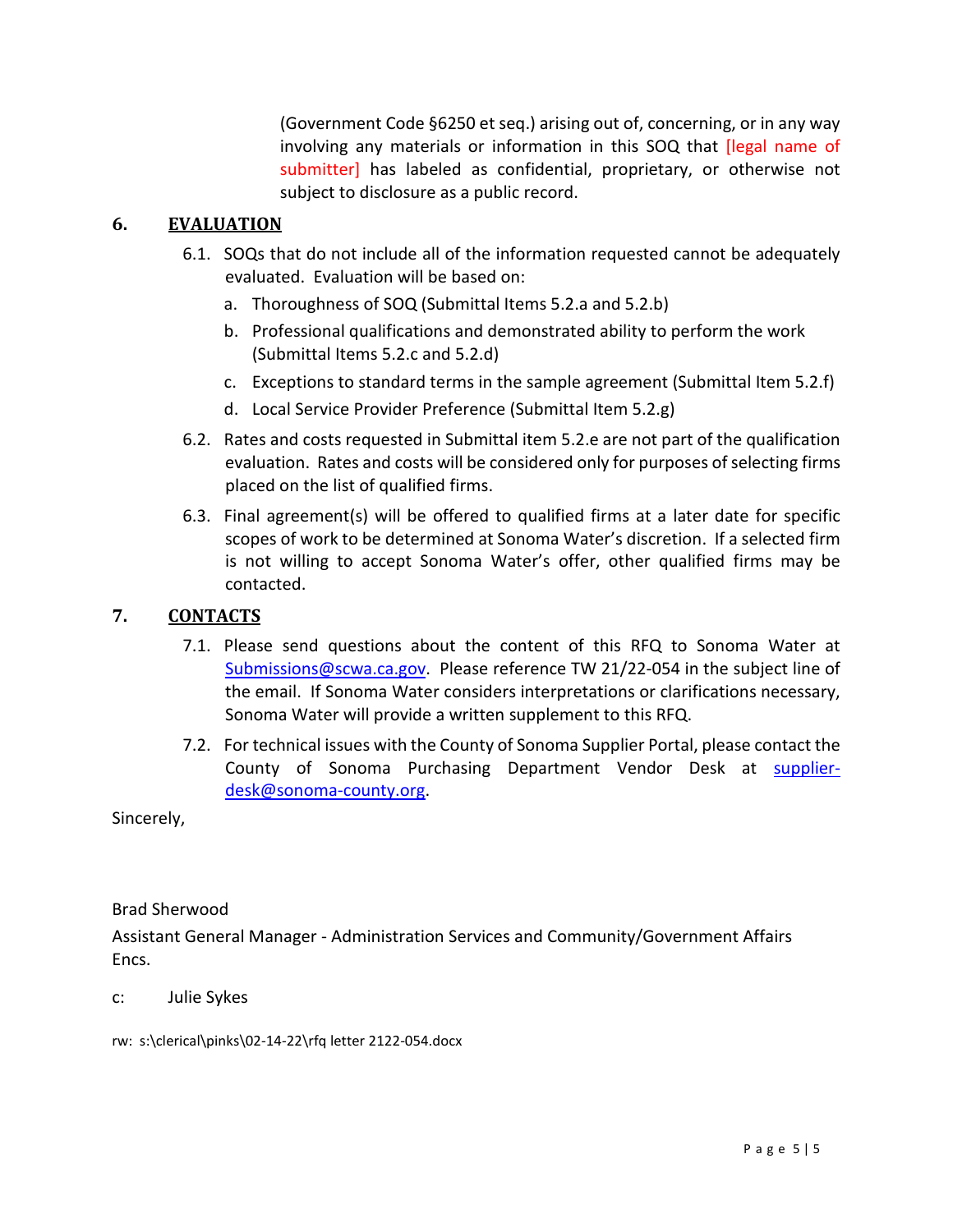#### Attachment 1

#### **DECLARATION OF LOCAL BUSINESS FOR SERVICES**



#### **DECLARATION OF LOCAL BUSINESS FOR SERVICES**

Sonoma County gives local businesses a preference in formal solicitations of services as set forth in the County of Sonoma Local Preference Policy for Services, Sonoma County's Local Preference Policy for Services can be reviewed at http://sonomacounty.ca.gov/General-Services/Purchasing/Doing-Business-with-the-County/Local-Preference-Policy-for-Services/

In order to qualify for this preference, a business must meet all of the following criteria:

- 1. For businesses with a location in a city within Sonoma County, a valid business license if required by the city; and
- 2. A valid physical address located within Sonoma County from which the vendor or consultant operates or performs business on a day-to-day basis.

By completing and signing this form, the undersigned states that, under penalty of perjury, the statements provided herein are true and correct and that the business meets the definition of a local business as set forth in the County of Sonoma Local Preference Policy for Services.

All information submitted is subject to investigation as well as disclosure to third parties under the California Public Records Act. Incomplete, unclear, or incomprehensible responses to the following will result in the bid not being considered for application of the County's local preference policy. False or dishonest responses will cause the rejection of the bid and curtail the declarant's ability to conduct business with the County in the future. It may also result in legal action.

- 1. Legal name of business:
- 2. Physical address of the principal place of business:

| 3. Business license issued by incorporated city within the County: |  |  |  |  |  |  |  |  |  |  |
|--------------------------------------------------------------------|--|--|--|--|--|--|--|--|--|--|
|--------------------------------------------------------------------|--|--|--|--|--|--|--|--|--|--|

License Number \_\_\_\_\_\_\_\_\_\_\_\_\_\_\_ lssued by: \_\_\_\_\_\_\_\_ \_

Authorized Signature: \_\_\_\_\_\_\_\_\_\_\_\_\_\_ Date: \_\_\_\_\_\_\_\_\_ \_

Printed Name & Title: \_\_\_\_\_

**County of Sonoma General Services, Purchasing**  Original Date 2 February 2015 **Rev. No. Rev. Date**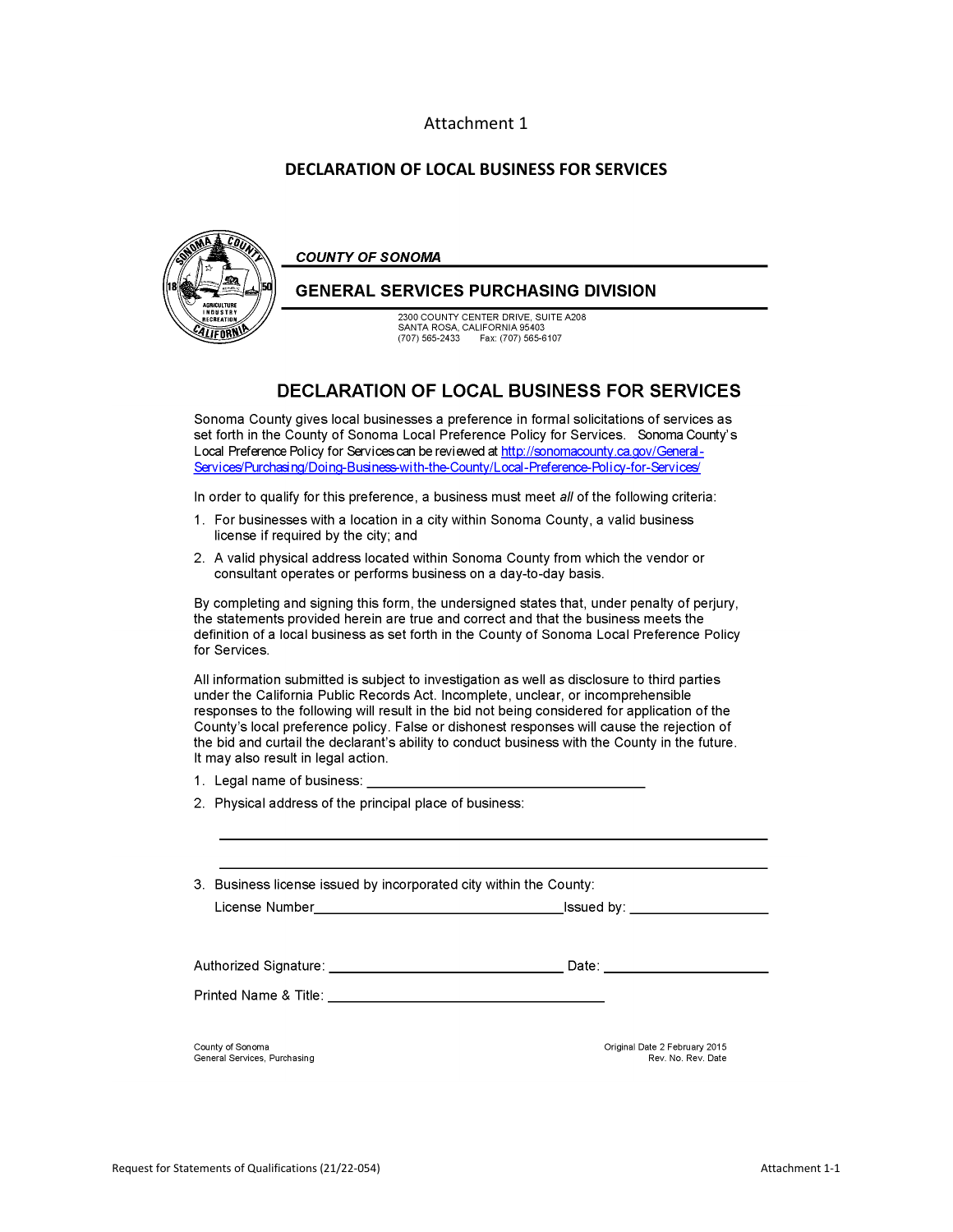



# **Supplier Portal Registration Guide**

The County of Sonoma posts new bidding opportunities on its **Supplier Portal**. Suppliers must register in order to login to the Supplier Portal and view or bid on solicitations.

The Supplier Portal allows Suppliers to:

- Access solicitation information 24/7 (excluding maintenance periods)
- Manage Company and User information in a self-service account
- Manage NIGP commodity/product codes
- Receive emailed notifications regarding new bidding opportunities
- View and bid on solicitations
- Review purchase orders, invoices, and payments

Organizations which have not done business with the County should register as a **Bidder**. Organizations which have received payment from the County for goods and/or services should register as a **Supplier**.

#### **To register as a Bidder:**

- Have your Taxpayer ID number or SSN on hand.
- Navigate to the [Supplier Portal.](https://esupplier.sonomacounty.ca.gov/) We recommend you open the [Bidder Registration](https://esupplier.sonomacounty.ca.gov/SonomaPortalDocs/Training/BidderRegistrationInstructionsADA.pdf) [Instructions](https://esupplier.sonomacounty.ca.gov/SonomaPortalDocs/Training/BidderRegistrationInstructionsADA.pdf) in a new window, or print to use during registration.
- Click "Register as a Bidder" and follow the Bidder Registration Instructions. Be sure to review and choose appropriate commodity category codes.

#### **To register as a Supplier:**

- Have your Taxpayer ID or Social Security Number on hand, along with your current Supplier ID number. If your Supplier ID number is not available, please email the [Supplier Desk.](mailto:supplier-desk@sonoma-county.org)
- Navigate to the [Supplier Portal.](https://esupplier.sonomacounty.ca.gov/) We recommend you open the [Supplier Registration](https://esupplier.sonomacounty.ca.gov/SonomaPortalDocs/Training/SupplierRegistrationInstructionsADA.pdf) [Instructions](https://esupplier.sonomacounty.ca.gov/SonomaPortalDocs/Training/SupplierRegistrationInstructionsADA.pdf) in a new window, or print to use during registration.
- Click "Create New User Accounts" and follow the Supplier Registration Instructions. Be sure to review and select appropriate commodity category codes.

#### **If you experience technical issues during registration, email th[e Supplier Desk](mailto:supplier-desk@sonoma-county.org) for prompt assistance. Please include a screenshot of the issue if possible.**

Rev. C Revised 4/12/19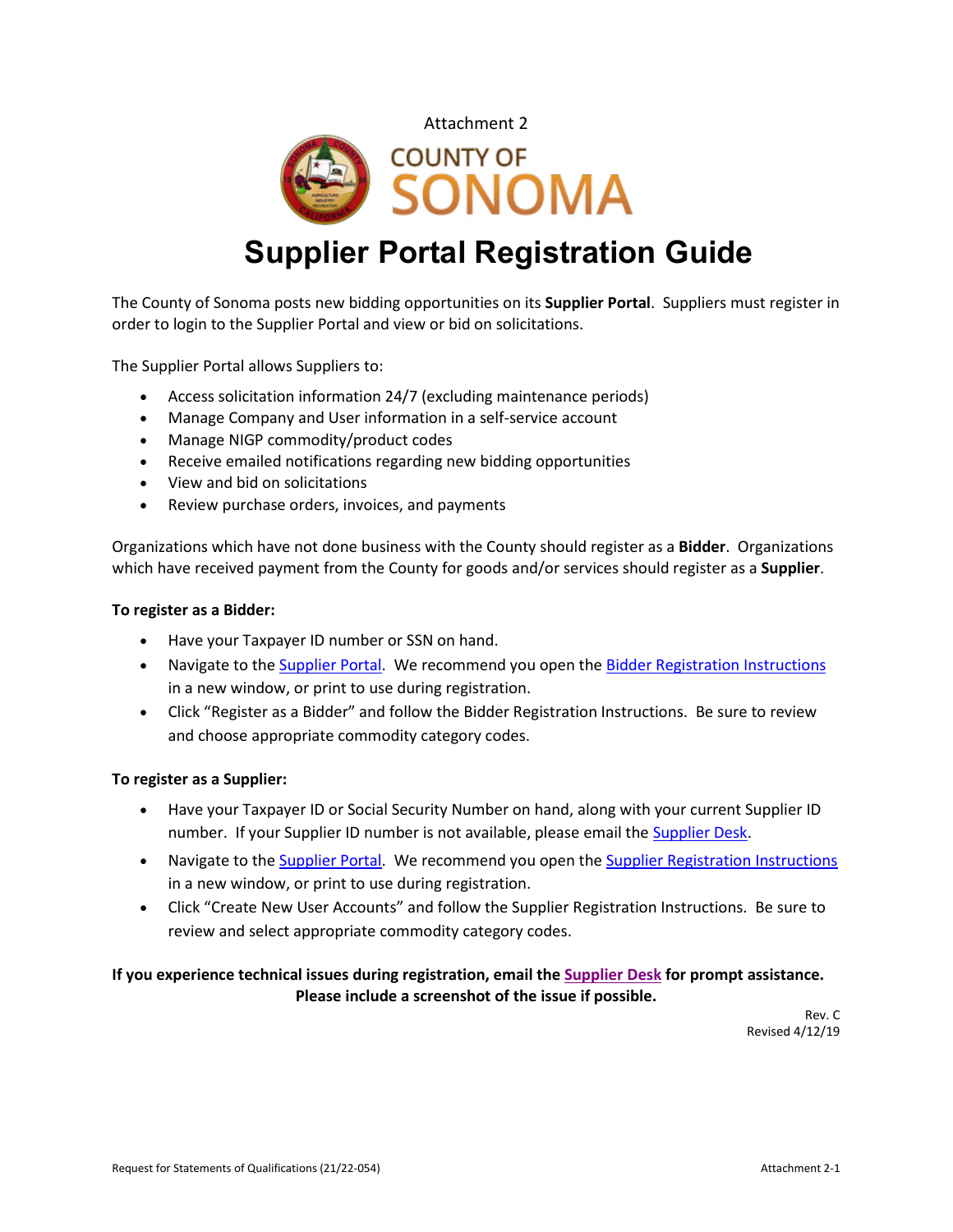For accessibility assistance with this document, please contact the Sonoma County Water Agency Technical Writing Section at (707) 547-1900, Fax at (707) 544-6123, or TDD through the California Relay Service (by dialing 711).

js: s:\techw\agreements\2122-054.docx version: 2/10/2022 10:36:00 AM TW 21/22-054

# **SAMPLE Agreement for Federal and State Legislative Outreach Program** hw\agri<br><mark>SAN</mark>

This agreement ("Agreement") is by and between **Sonoma County Water Agency, Occidental County Sanitation District, Russian River County Sanitation District, Sonoma Valley County Sanitation District, and South Park County Sanitation District**, (collectively referred to as "Sonoma Water") and **TBD**, [type of entity] ("Consultant"). The Effective Date of this Agreement is the date the Agreement is last signed by the parties to the Agreement, unless otherwise specified in Paragraph [5.1.](#page-10-0)

#### **RECIT ALS**

#### **TBD**

- **RECITALS**<br> **TBD**<br>
A. Sonoma County Water Agency owns, operates, and manages Airport/Larkfield/Wikiup Sanitation Zone, Geyserville Sanitation Zone, Penngrove Sanitation Zone, and Sea Ranch Sanitation Zone ("Zones").
- B. Sonoma County Water Agency operates and manages Occidental County Sanitation District, Russian River County Sanitation District, Sonoma Valley County Sanitation District, and South Park County Sanitation District ("Districts") under contract with Districts. References to District employees are understood to be Sonoma County Water Agency employees acting on behalf of Districts.

In consideration of the foregoing recitals and the mutual covenants contained herein, the parties hereto agree as follows:

#### **AGREEMENT**

#### **1. RECITALS**

1.1. The above recitals are true and correct and are incorporated herein.

#### **2. LIST OF EXHIBITS**

- 2.1. The following exhibits are attached hereto and incorporated herein:
	- a. Exhibit A: Scope of Work
	- b. Exhibit B: Schedule of Costs
	- c. Exhibit C: Estimated Budget for Scope of Work
	- d. Exhibit D: Insurance Requirements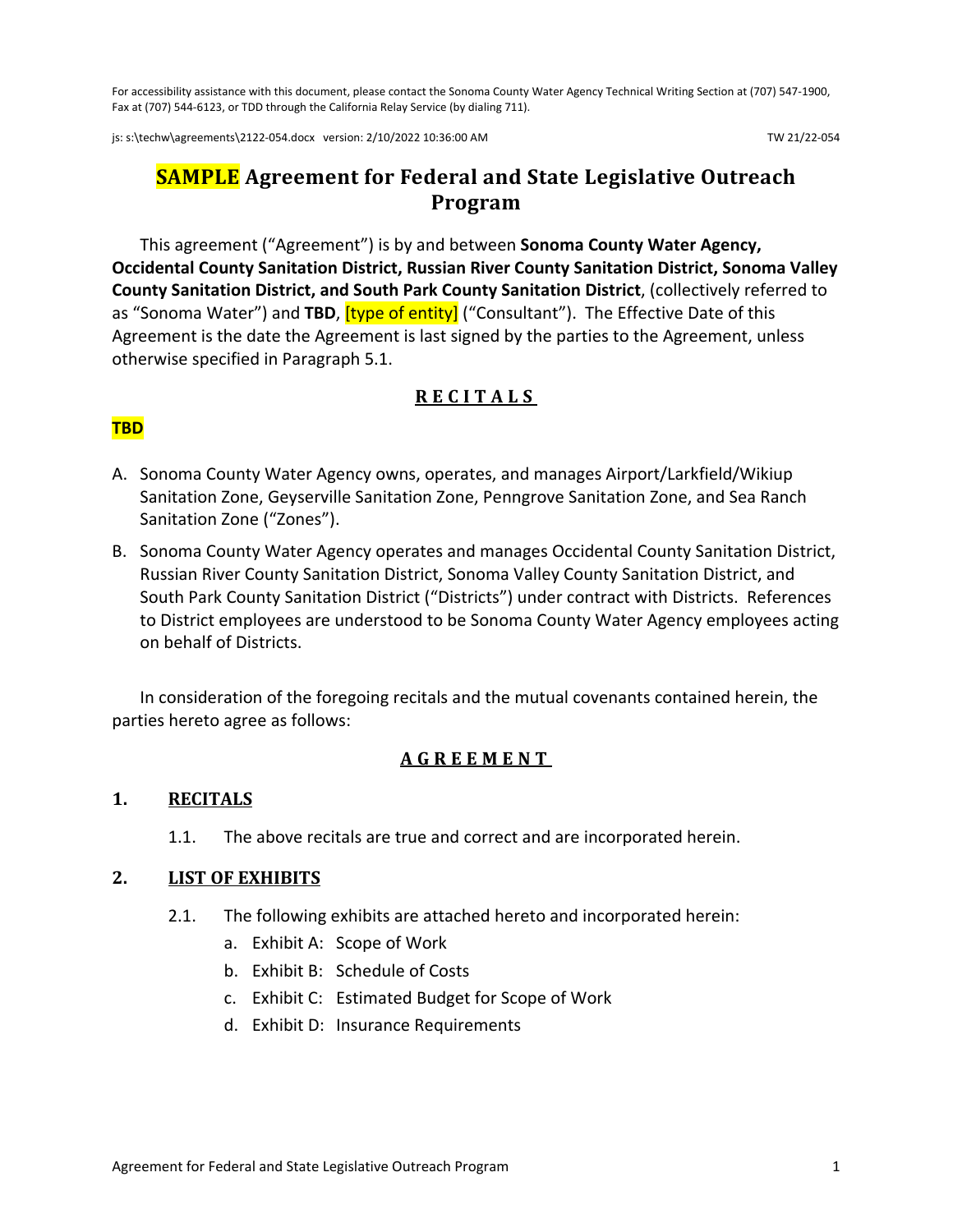#### **3. SCOPE OF SERVICES**

- 3.1. *Consultant's Specified Services:* Consultant shall perform the services described in Exhibit A (Scope of Work), within the times or by the dates provided for in Exhibit A and pursuant to Article [9 \(Prosecution of Work\)](#page-12-0). In the event of a conflict between the body of this Agreement and Exhibit A, the provisions in the body of this Agreement shall control.
- <span id="page-8-0"></span>3.2. *Cooperation with Sonoma Water:* Consultant shall cooperate with Sonoma Water in the performance of all work hereunder. Consultant shall coordinate the work with Sonoma Water's Project Manager. Contact information and mailing addresses: **[TBD]** rman<br>bma \<br><mark>[TBD</mark><br>lard c
- 3.3. *Performance Standard and Standard of Care:* Consultant hereby agrees that all its work will be performed and that its operations shall be conducted in accordance with the standards of a reasonable professional having specialized knowledge and expertise in the services provided under this Agreement and in accordance with all applicable federal, state and local laws, including all state and local orders and guidance related to COVID-19 as may be amended from time to time, it being understood that acceptance of Consultant's work by Sonoma Water shall not operate as a waiver or release. Sonoma Water has relied upon the professional ability and training of Consultant as a material inducement to enter into this Agreement. If Sonoma Water determines that any of Consultant's work is not in accordance with such level of competency and standard of care, Sonoma Water, in its sole discretion, shall have the right to do any or all of the following: (a) require Consultant to meet with Sonoma Water to review the quality of the work and resolve matters of concern; (b) require Consultant to repeat the work at no additional charge until it is satisfactory; (c) terminate this Agreement pursuant to the provisions of Article [6](#page-10-1) [\(Termination\)](#page-10-1); or (d) pursue any and all other remedies at law or in equity.

#### 3.4. *Assigned Personnel:*

- a. Consultant shall assign only competent personnel to perform work hereunder. In the event that at any time Sonoma Water, in its sole discretion, desires the removal of any person or persons assigned by Consultant to perform work hereunder, Consultant shall remove such person or persons immediately upon receiving written notice from Sonoma Water.
- b. Any and all persons identified in this Agreement or any exhibit hereto as the project manager, project team, or other professional performing work hereunder are deemed by Sonoma Water to be key personnel whose services were a material inducement to Sonoma Water to enter into this Agreement, and without whose services Sonoma Water would not have entered into this Agreement. Consultant shall not remove, replace, substitute, or otherwise change any key personnel without the prior written consent of Sonoma Water.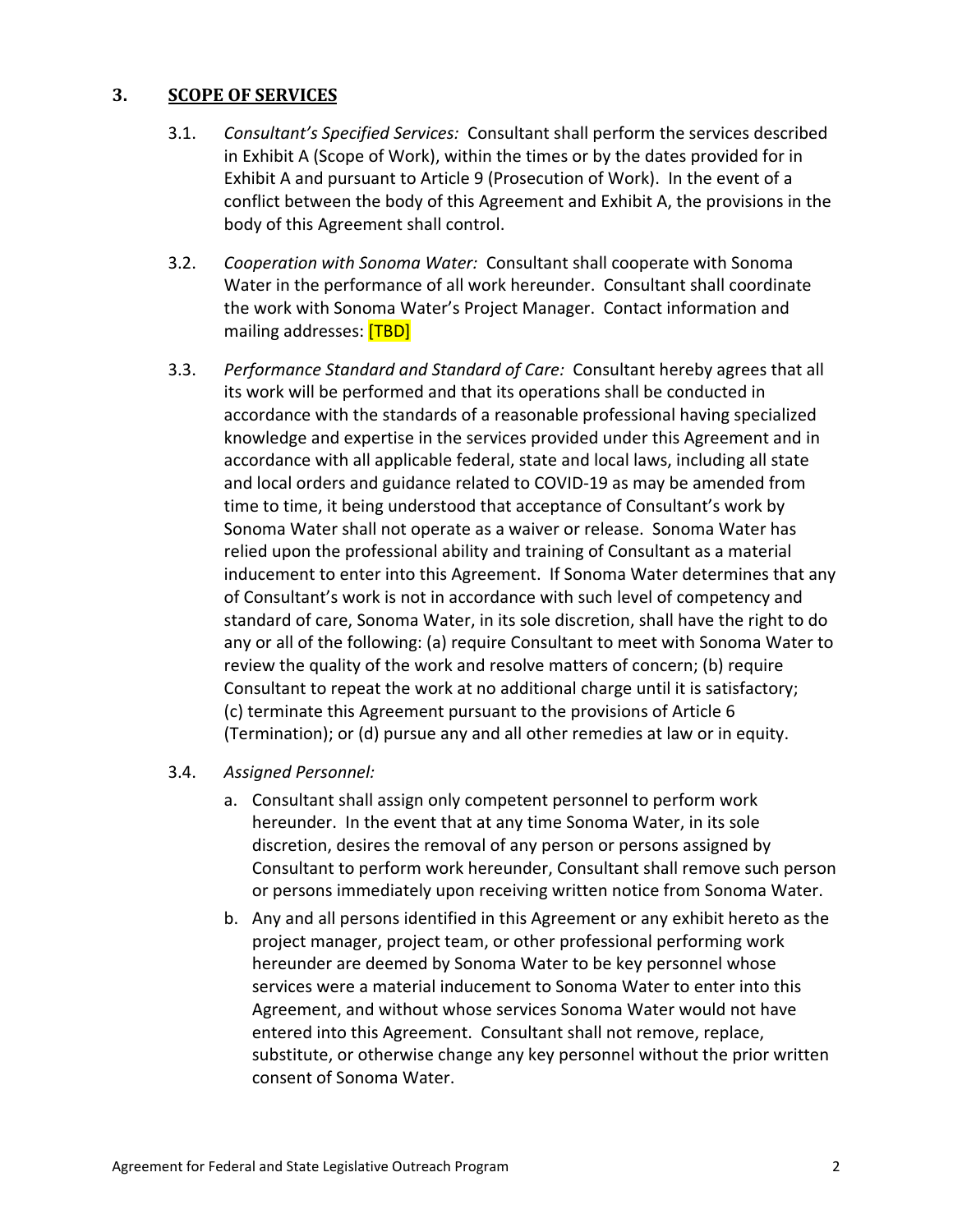- c. With respect to performance under this Agreement, Consultant shall employ the following key personnel: <mark>[TBD]</mark> eund<br><mark>[TBD</mark><br>ultar<br>neun
- d. In the event that any of Consultant's personnel assigned to perform services under this Agreement become unavailable due to resignation, sickness, or other factors outside of Consultant's control, Consultant shall be responsible for timely provision of adequately qualified replacements.

#### **4. PAYMENT**

- 4.1. *Total Costs:* [TBD] <mark>[TBD</mark><br>Paymi
- 4.2. *Method of Payment:* [TBD] TBD<br>|<br>|
- <span id="page-9-1"></span>4.3. *Invoices:* [TBD]
- 4.4. *Timing of Payments:* Unless otherwise noted in this Agreement, payments shall be made within the normal course of Sonoma Water business after presentation of an invoice in a form approved by Sonoma Water for services performed. Payments shall be made only upon the satisfactory completion of the services as determined by Sonoma Water. f Pay<br><mark>[TBD</mark><br>- Dayn
- <span id="page-9-0"></span>4.5. *Taxes Withheld by Sonoma Water:*
	- a. Pursuant to California Revenue and Taxation Code (R&TC) section 18662, Sonoma Water shall withhold seven percent of the income paid to Consultant for services performed within the State of California under this Agreement, for payment and reporting to the California Franchise Tax Board, if Consultant does not qualify as: (1) a corporation with its principal place of business in California, (2) an LLC or Partnership with a permanent place of business in California, (3) a corporation/LLC or Partnership qualified to do business in California by the Secretary of State, or (4) an individual with a permanent residence in the State of California.
	- b. If Consultant does not qualify, as described in Paragraph [4.5.a,](#page-9-0) Sonoma Water requires that a completed and signed Form 587 be provided by Consultant in order for payments to be made. If Consultant is qualified, as described in Paragraph [4.5.a,](#page-9-0) then Sonoma Water requires a completed Form 590. Forms 587 and 590 remain valid for the duration of the Agreement provided there is no material change in facts. By signing either form, Consultant agrees to promptly notify Sonoma Water of any changes in the facts. Forms should be sent to Sonoma Water pursuant to Articl[e 15](#page-17-0) [\(Method and Place of Giving Notice, Submitting Bills, and Making Payments\)](#page-17-0) of this Agreement. To reduce the amount withheld, Consultant has the option to provide Sonoma Water with either a full or partial waiver from the State of California.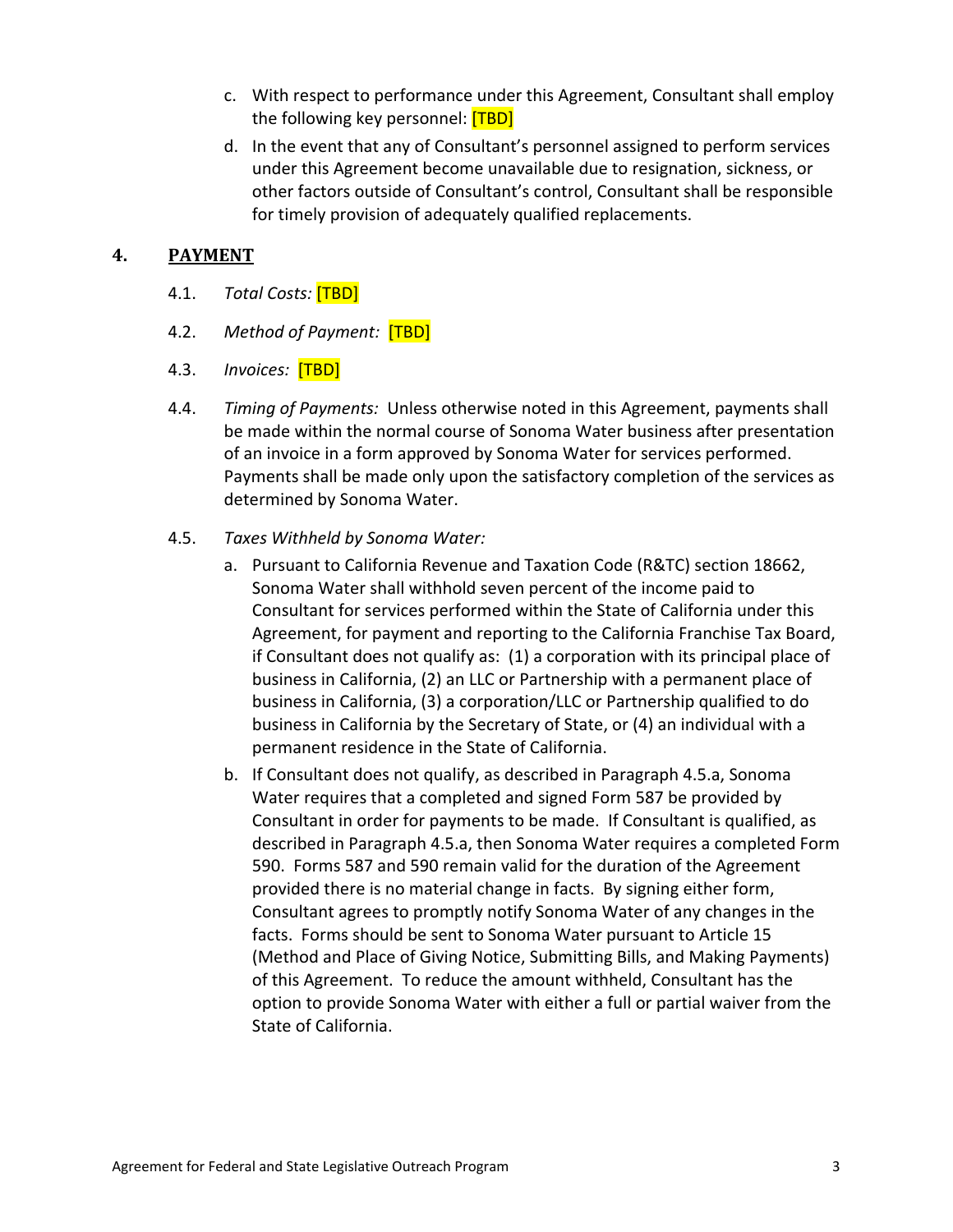#### <span id="page-10-0"></span>**5. TERM OF AGREEMENT AND COMMENCEMENT OF WORK**

- 5.1. *Term of Agreement:* This Agreement shall expire on [TBD], unless terminated earlier in accordance with the provisions Article [6 \(Termination\)](#page-10-1). <mark>RK</mark><br><mark>[TBD</mark><br>ermir
- 5.2. *Commencement of Work:* Consultant is authorized to proceed immediately with the performance of this Agreement upon the Effective Date of this Agreement.

#### <span id="page-10-1"></span>**6. TERMINATION**

- 6.1. *Authority to Terminate:* Sonoma Water's right to terminate may be exercised by Sonoma County Water Agency's General Manager.
- 6.2. *Termination Without Cause:* Notwithstanding any other provision of this Agreement, at any time and without cause, Sonoma Water shall have the right, in its sole discretion, to terminate this Agreement by giving 5 days written notice to Consultant.
- <span id="page-10-2"></span>6.3. *Termination for Cause:* Notwithstanding any other provision of this Agreement, should Consultant fail to perform any of its obligations hereunder, within the time and in the manner herein provided, or otherwise violate any of the terms of this Agreement, Sonoma Water may immediately terminate this Agreement by giving Consultant written notice of such termination, stating the reason for termination.
- 6.4. *Delivery of Work Product and Final Payment Upon Termination:* In the event of termination, Consultant, within 14 days following the date of termination, shall deliver to Sonoma Water all reports, original drawings, graphics, plans, studies, and other data or documents, in whatever form or format, assembled or prepared by Consultant or Consultant's subcontractors, consultants, and other agents in connection with this Agreement subject to Paragraph [12.10](#page-15-0) and shall submit to Sonoma Water an invoice showing the services performed, hours worked, and copies of receipts for reimbursable expenses up to the date of termination.
- 6.5. *Payment Upon Termination:* Upon termination of this Agreement by Sonoma Water, Consultant shall be entitled to receive as full payment for all services satisfactorily rendered and reimbursable expenses properly incurred hereunder, an amount which bears the same ratio to the total payment specified in the Agreement as the services satisfactorily rendered hereunder by Consultant bear to the total services otherwise required to be performed for such total payment; provided, however, that if services are to be paid on a per-hour or per-day basis, then Consultant shall be entitled to receive as full payment an amount equal to the number of hours or days actually worked prior to termination multiplied by the applicable hourly or daily rate; and further provided, however, that if Sonoma Water terminates the Agreement for cause pursuant to Paragraph [6.3,](#page-10-2) Sonoma Water shall deduct from such amounts the amount of damage, if any,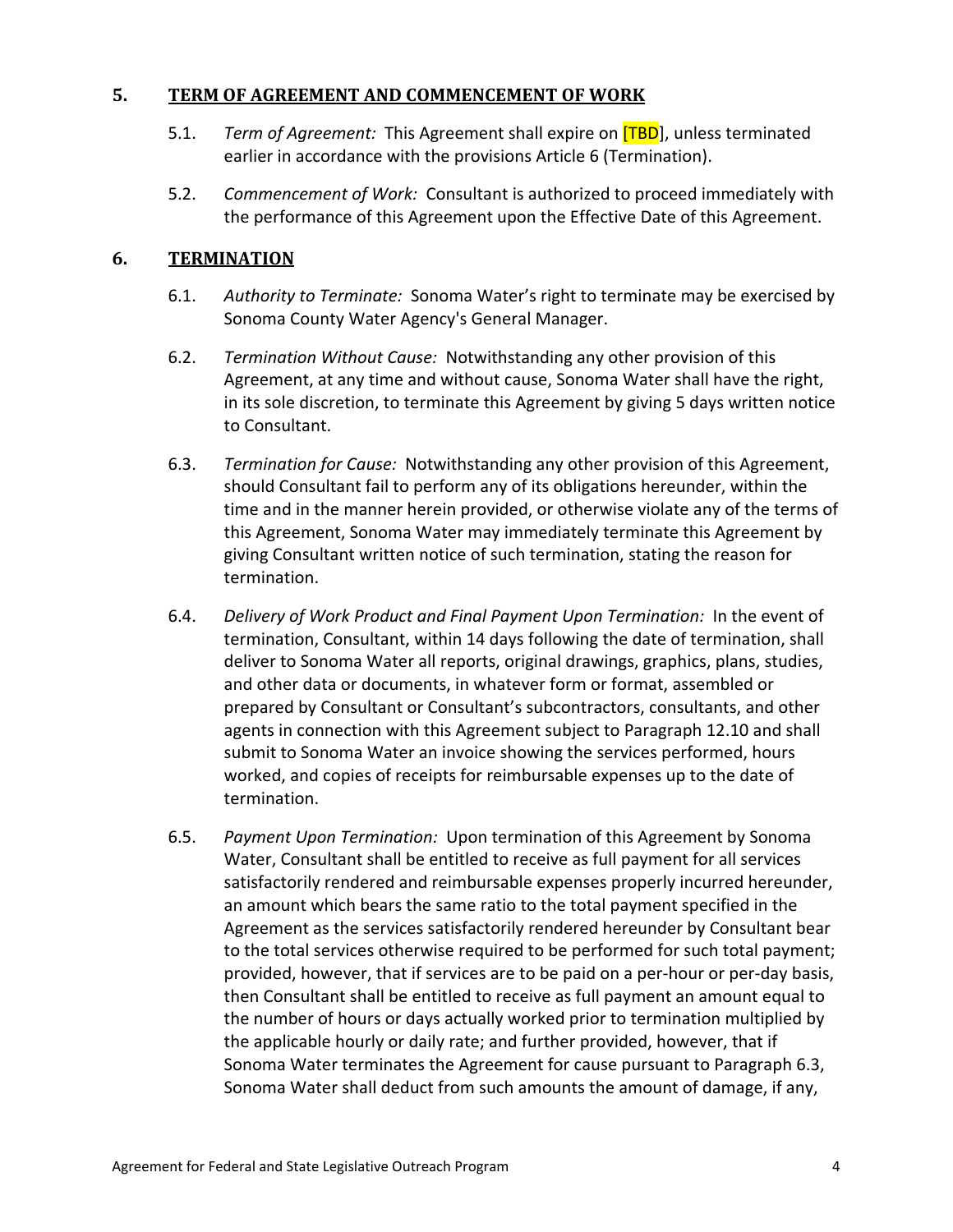sustained by Sonoma Water by virtue of the breach of the Agreement by Consultant.

#### <span id="page-11-0"></span>**7. INDEMNIFICATION**

7.1. Consultant agrees to accept all responsibility for loss or damage to any person or entity, including Sonoma County Water Agency, Occidental County Sanitation District, Russian River County Sanitation District, Sonoma Valley County Sanitation District, and South Park County Sanitation District, and to indemnify, hold harmless, and release Sonoma County Water Agency, Occidental County Sanitation District, Russian River County Sanitation District, Sonoma Valley County Sanitation District, and South Park County Sanitation District, their officers, agents, and employees, from and against any actions, claims, damages, liabilities, disabilities, or expenses, that may be asserted by any person or entity, including Consultant, that arise out of, pertain to, or relate to Consultant's or its agents', employees', contractors', subcontractors', or invitees' performance or obligations under this Agreement. Consultant agrees to provide a complete defense for any claim or action brought against Sonoma County Water Agency, Occidental County Sanitation District, Russian River County Sanitation District, Sonoma Valley County Sanitation District, or South Park County Sanitation District based upon a claim relating to Consultant's or its agents', employees', contractors', subcontractors', or invitees' performance or obligations under this Agreement. Consultant's obligations under this Article [7](#page-11-0) apply whether or not there is concurrent or contributory negligence on the part of Sonoma County Water Agency, Occidental County Sanitation District, Russian River County Sanitation District, Sonoma Valley County Sanitation District, or South Park County Sanitation District, but, to the extent required by law, excluding liability due to conduct of Sonoma County Water Agency, Occidental County Sanitation District, Russian River County Sanitation District, Sonoma Valley County Sanitation District, or South Park County Sanitation District. Sonoma County Water Agency, Occidental County Sanitation District, Russian River County Sanitation District, Sonoma Valley County Sanitation District, and South Park County Sanitation District shall have the right to select their legal counsel at Consultant's expense, subject to Consultant's approval, which shall not be unreasonably withheld. This indemnification obligation is not limited in any way by any limitation on the amount or type of damages or compensation payable to or for Consultant or its agents under workers' compensation acts, disability benefits acts, or other employee benefit acts.

#### **8. INSURANCE**

8.1. With respect to performance of work under this Agreement, Consultant shall maintain and shall require all of its subcontractors, consultants, and other agents to maintain, insurance as described in Exhibit D (Insurance Requirements).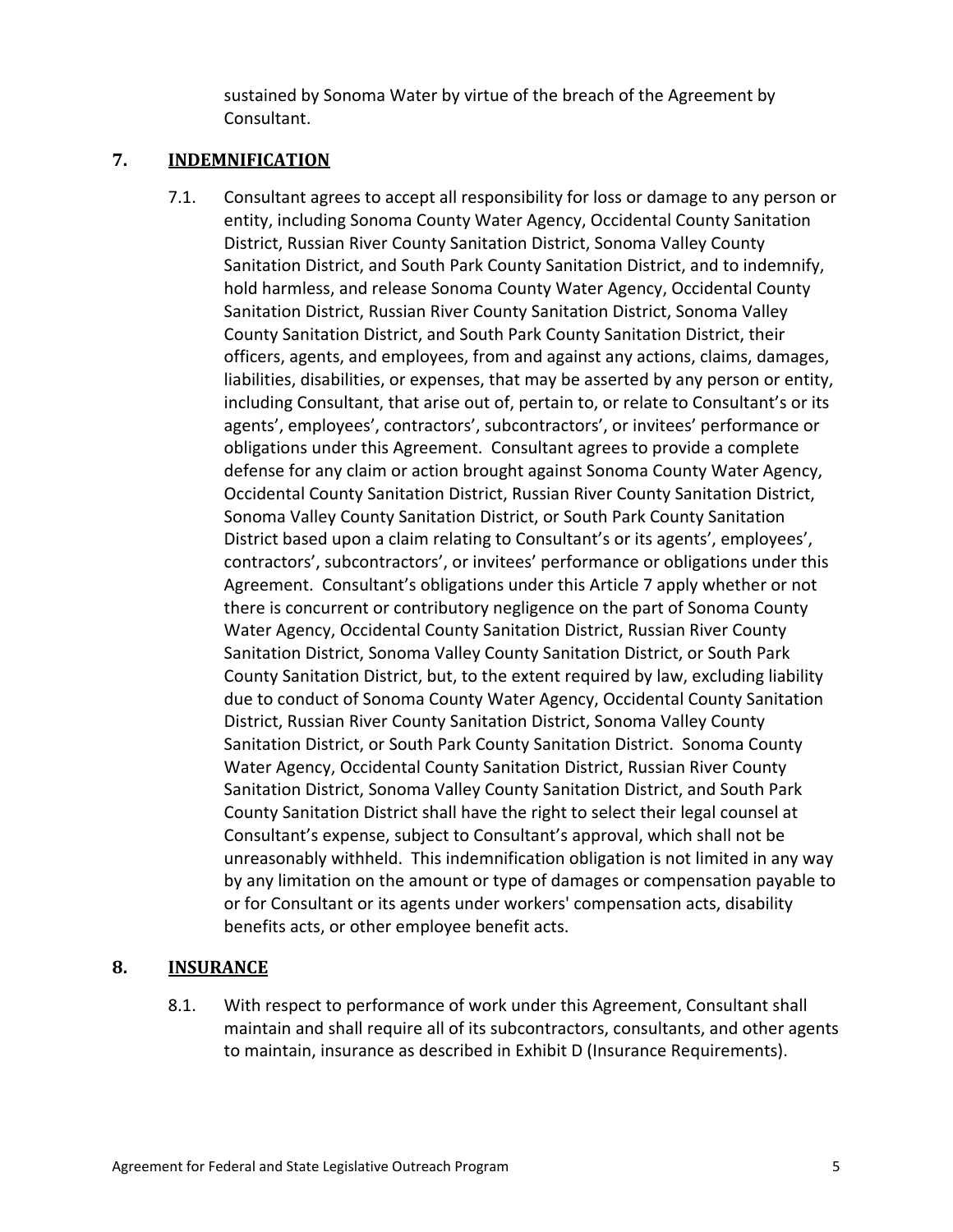#### <span id="page-12-0"></span>**9. PROSECUTION OF WORK**

9.1. Performance of the services hereunder shall be completed within the time required herein, provided, however, that if the performance is delayed by earthquake, flood, high water, or other Act of God or by strike, lockout, or similar labor disturbances, the time for Consultant's performance of this Agreement shall be extended by a number of days equal to the number of days Consultant has been delayed.

#### **10. EXTRA OR CHANGED WORK**

10.1. Extra or changed work or other changes to the Agreement may be authorized only by written amendment to this Agreement, signed by both parties. The parties expressly recognize that Sonoma Water personnel are without authorization to order extra or changed work or waive Agreement requirements. Failure of Consultant to secure such written authorization for extra or changed work shall constitute a waiver of any and all right to adjustment in the Agreement price or Agreement time due to such unauthorized work and thereafter Consultant shall be entitled to no compensation whatsoever for the performance of such work. Consultant further expressly waives any and all right or remedy by way of restitution and quantum meruit for any and all extra work performed without such express and prior written authorization of Sonoma Water.

#### <span id="page-12-1"></span>**11. CONTENT ONLINE ACCESSIBILITY**

- 11.1. *Accessibility:* Sonoma Water policy requires that all documents that may be published to the Web meet accessibility standards to the greatest extent possible, and utilizing available existing technologies.
- 11.2. *Standards:* All consultants responsible for preparing content intended for use or publication on a Sonoma Water managed or Sonoma Water funded web site must comply with applicable federal accessibility standards established by 36 C.F.R. section 1194, pursuant to section 508 of the Rehabilitation Act of 1973, as amended (29 U.S.C. section 794(d)), and Sonoma Water's Web Site Accessibility Policy located at [http://sonomacounty.ca.gov/Services/Web-Standards-and-](http://sonomacounty.ca.gov/Services/Web-Standards-and-Guidelines/)[Guidelines/.](http://sonomacounty.ca.gov/Services/Web-Standards-and-Guidelines/)
- 11.3. *Certification:* With each final receivable intended for public distribution (report, presentations posted to the internet, public outreach materials), Consultant shall include a descriptive summary describing how all deliverable documents were assessed for accessibility (e.g., Microsoft Word accessibility check; Adobe Acrobat accessibility check, or other commonly accepted compliance check).
- 11.4. *Alternate Format:* When it is strictly impossible due to the unavailability of technologies required to produce an accessible document, Consultant shall identify the anticipated accessibility deficiency prior to commencement of any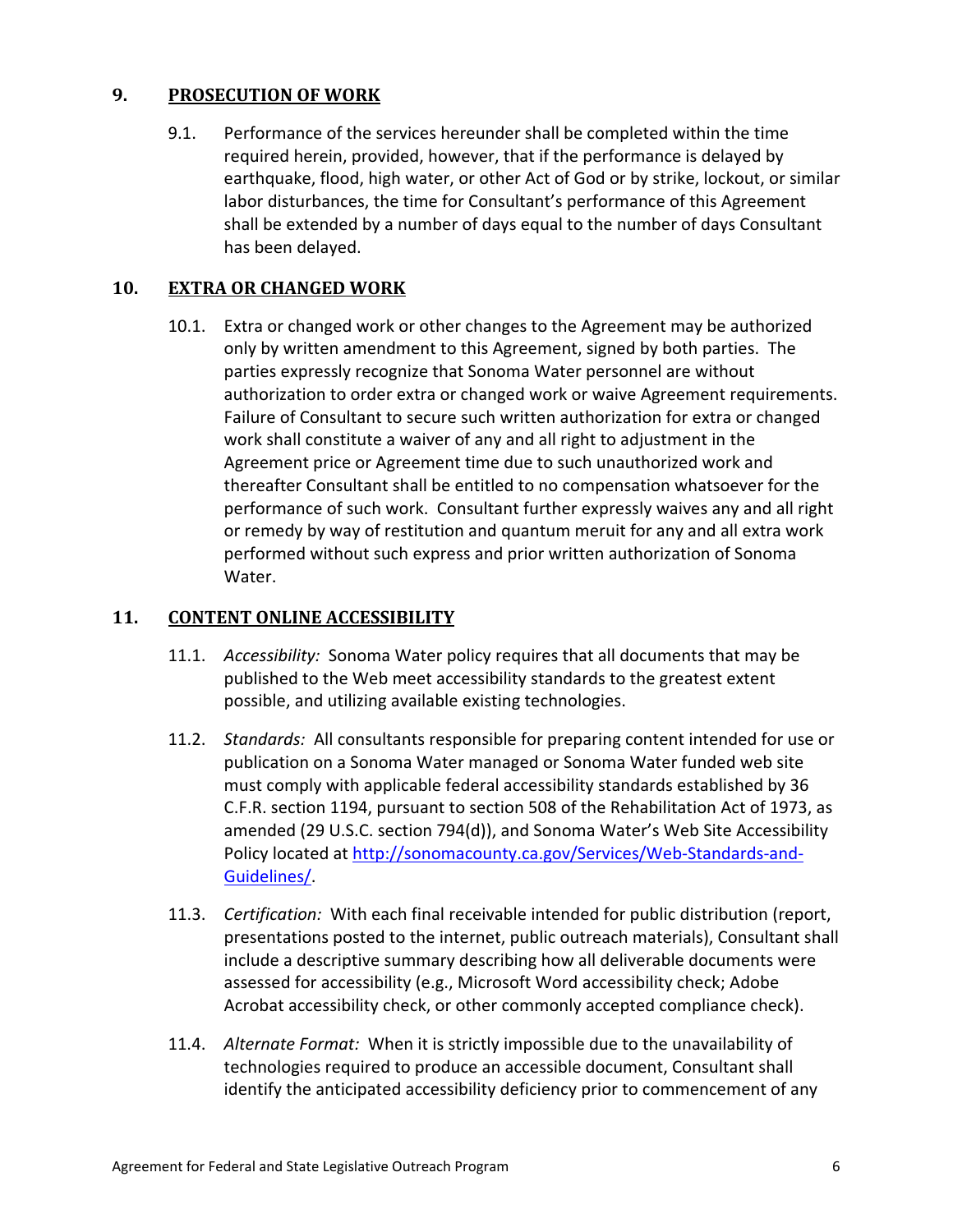work to produce such deliverables. Consultant agrees to cooperate with Sonoma Water staff in the development of alternate document formats to maximize the facilitative features of the impacted document(s); e.g., embedding the document with alt-tags that describe complex data/tables.

- 11.5. *Noncompliant Materials; Obligation to Cure:* Remediation of any materials that do not comply with Sonoma Water's Web Site Accessibility Policy shall be the responsibility of Consultant. If Sonoma Water, in its sole and absolute discretion, determines that any deliverable intended for use or publication on any Sonoma Water managed or Sonoma Water funded Web site does not comply with Sonoma Water Accessibility Standards, Sonoma Water will promptly inform Consultant in writing. Upon such notice, Consultant shall, without charge to Sonoma Water, repair or replace the non-compliant materials within such period of time as specified by Sonoma Water in writing. If the required repair or replacement is not completed within the time specified, Sonoma Water shall have the right to do any or all of the following, without prejudice to Sonoma Water's right to pursue any and all other remedies at law or in equity:
	- a. Cancel any delivery or task order
	- b. Terminate this Agreement pursuant to the provisions of Article [6](#page-10-1) [\(Termination\)](#page-10-1); and/or
	- c. In the case of custom Electronic and Information Technology (EIT) developed by Consultant for Sonoma Water, Sonoma Water may have any necessary changes or repairs performed by itself or by another contractor. In such event, Consultant shall be liable for all expenses incurred by Sonoma Water in connection with such changes or repairs.
- 11.6. *Sonoma Water's Rights Reserved:* Notwithstanding the foregoing, Sonoma Water may accept deliverables that are not strictly compliant with Sonoma Water Accessibility Standards if Sonoma Water, in its sole and absolute discretion, determines that acceptance of such products or services is in Sonoma Water's best interest.

#### **12. REPRESENTATIONS OF CONSULTANT**

- 12.1. *Status of Consultant:* The parties intend that Consultant, in performing the services specified herein, shall act as an independent contractor and shall control the work and the manner in which it is performed. Consultant is not to be considered an agent or employee of Sonoma Water and is not entitled to participate in any pension plan, worker's compensation plan, insurance, bonus, or similar benefits Sonoma Water provides its employees. In the event Sonoma Water exercises its right to terminate this Agreement pursuant to Article [6](#page-10-1) [\(Termination\)](#page-10-1), Consultant expressly agrees that it shall have no recourse or right of appeal under rules, regulations, ordinances, or laws applicable to employees.
- 12.2. *No Suspension or Debarment:* Consultant warrants that it is not presently debarred, suspended, proposed for debarment, declared ineligible, or voluntarily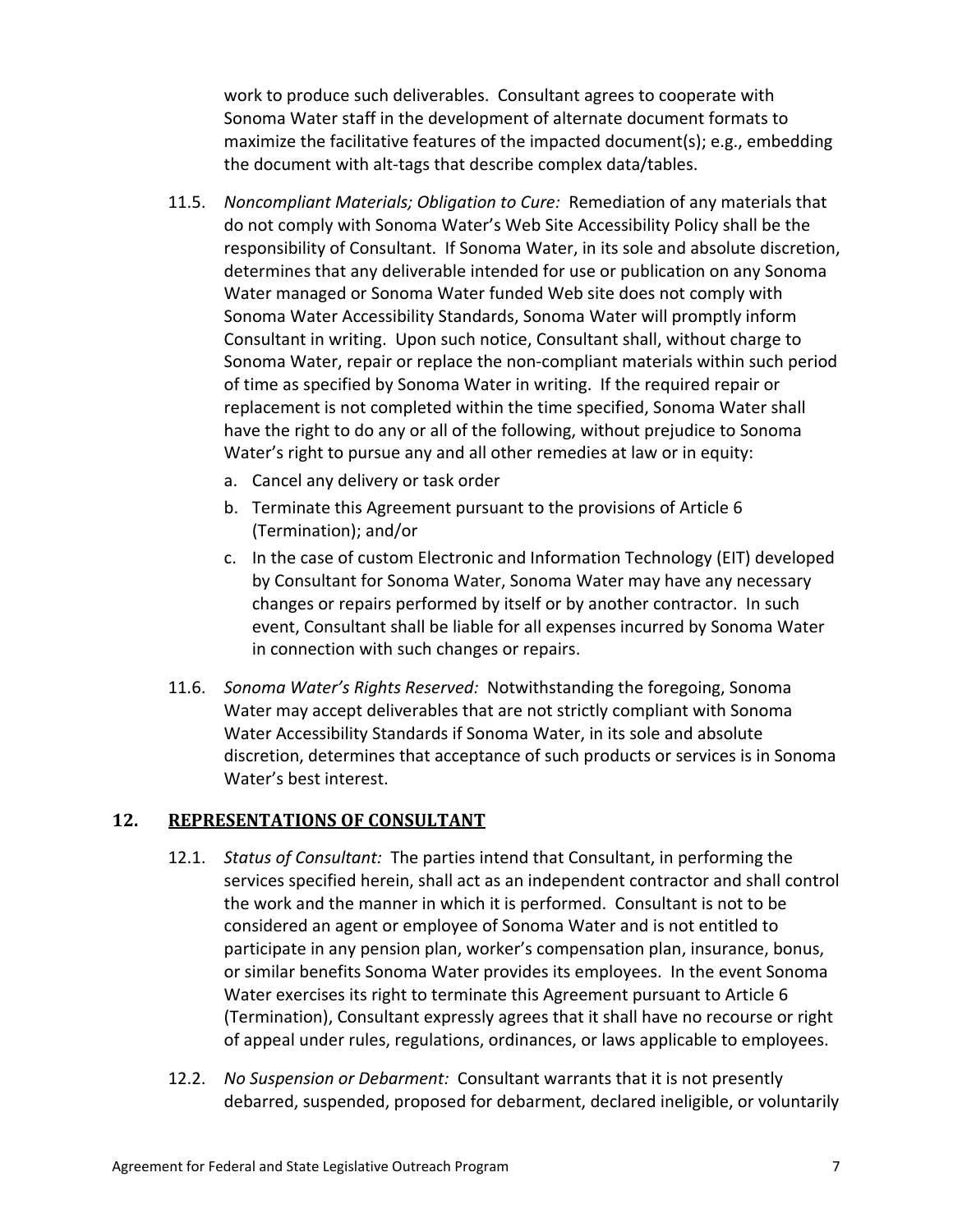excluded from participation in covered transactions by any federal department or agency. Consultant also warrants that it is not suspended or debarred from receiving federal funds as listed in the List of Parties Excluded from Federal Procurement or Non-procurement Programs issued by the General Services Administration.

- 12.3. *Statement of Economic Interests (Form 700):* Consultant shall submit a completed Fair Political Practices Commission Statement of Economic Interests (Form 700) with Sonoma Water within thirty (30) days after the effective date of this Agreement and each year thereafter during the term of this Agreement, or as required by state law.
- 12.4. *Taxes:* Consultant agrees to file federal and state tax returns and pay all applicable taxes on amounts paid pursuant to this Agreement and shall be solely liable and responsible to pay such taxes and other obligations, including, but not limited to, state and federal income and FICA taxes. Consultant agrees to indemnify and hold Sonoma Water harmless from any liability which it may incur to the United States or to the State of California or to any other public entity as a consequence of Consultant's failure to pay, when due, all such taxes and obligations. In case Sonoma Water is audited for compliance regarding any withholding or other applicable taxes, Consultant agrees to furnish Sonoma Water with proof of payment of taxes on these earnings.
- 12.5. *Records Maintenance:* Consultant shall keep and maintain full and complete documentation and accounting records concerning all services performed that are compensable under this Agreement and shall make such documents and records available to Sonoma Water for inspection at any reasonable time. Consultant shall maintain such records for a period of four (4) years following completion of work hereunder.
- 12.6. *Conflict of Interest:* Consultant covenants that it presently has no interest and that it will not acquire any interest, direct or indirect, that represents a financial conflict of interest under state law or that would otherwise conflict in any manner or degree with the performance of its services hereunder. Consultant further covenants that in the performance of this Agreement no person having any such interests shall be employed. In addition, if required by law or requested to do so by Sonoma Water, Consultant shall submit a completed Fair Political Practices Commission Statement of Economic Interests (Form 700) with Sonoma Water within 30 calendar days after the Effective Date of this Agreement and each year thereafter during the term of this Agreement, or as required by state law.
- 12.7. *Statutory Compliance/Living Wage Ordinance:* Consultant agrees to comply, and to ensure compliance by its subconsultants or subcontractors, with all applicable federal, state and local laws, regulations, statutes and policies, including but not limited to the County of Sonoma Living Wage Ordinance, applicable to the services provided under this Agreement as they exist now and as they are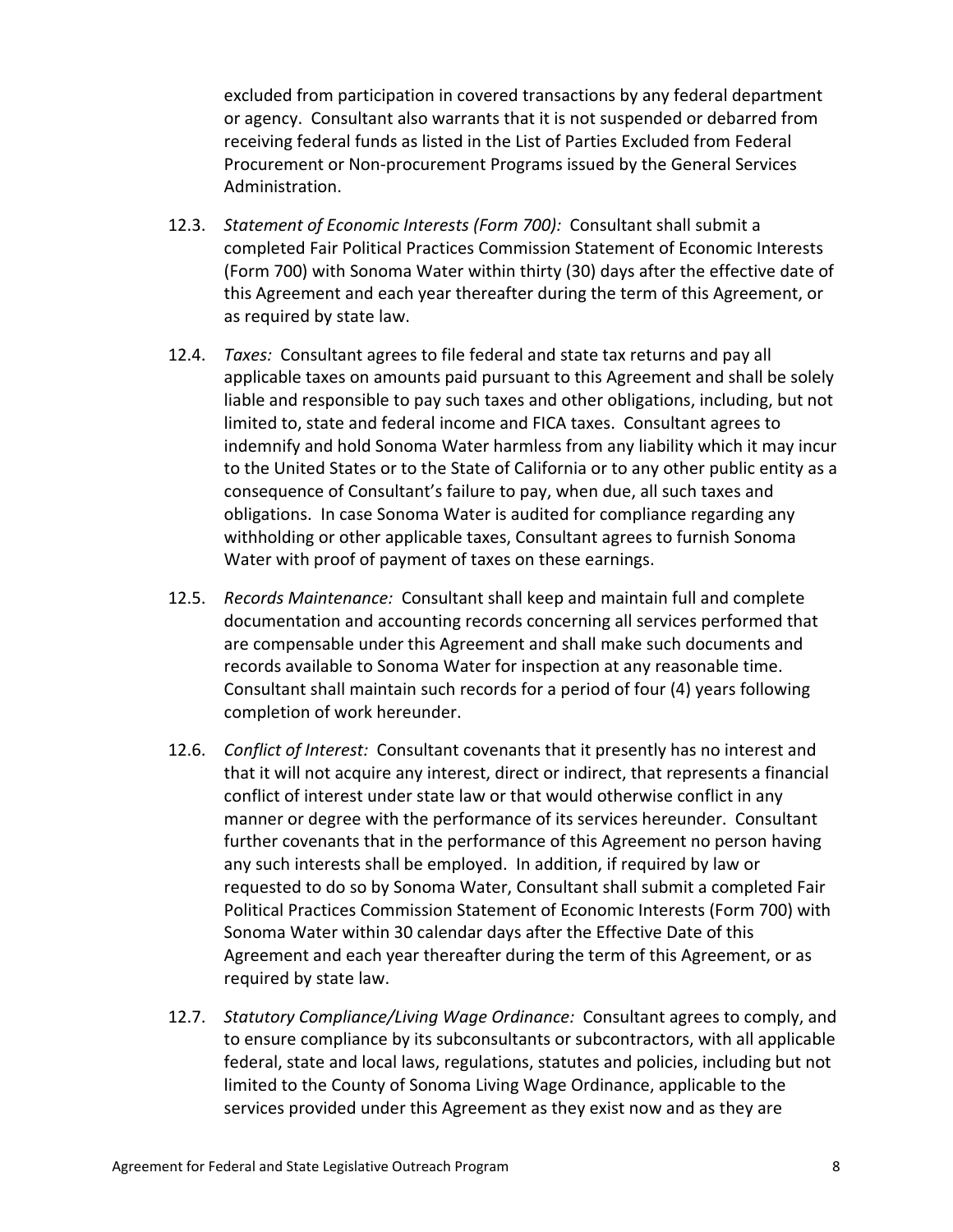changed, amended or modified during the term of this Agreement. Without limiting the generality of the foregoing, Consultant expressly acknowledges and agrees that this Agreement is subject to the provisions of Article XXVI of Chapter 2 of the Sonoma County Code, requiring payment of a living wage to covered employees. Noncompliance during the term of the Agreement will be considered a material breach and may result in termination of the Agreement or pursuit of other legal or administrative remedies.

- 12.8. *Nondiscrimination:* Consultant shall comply with all applicable federal, state, and local laws, rules, and regulations in regard to nondiscrimination in employment because of race, color, ancestry, national origin, religion, sex, marital status, age, medical condition, pregnancy, disability, sexual orientation or other prohibited basis. All nondiscrimination rules or regulations required by law to be included in this Agreement are incorporated herein by this reference.
- 12.9. *Assignment of Rights:* Consultant assigns to Sonoma Water all rights throughout the world in perpetuity in the nature of copyright, trademark, patent, right to ideas, in and to all versions of the plans and specifications, if any, now or later prepared by Consultant in connection with this Agreement. Consultant agrees to take such actions as are necessary to protect the rights assigned to Sonoma Water in this Agreement, and to refrain from taking any action which would impair those rights. Consultant's responsibilities under this provision include, but are not limited to, placing proper notice of copyright on all versions of the plans and specifications as Sonoma Water may direct, and refraining from disclosing any versions of the plans and specifications to any third party without first obtaining written permission of Sonoma Water. Consultant shall not use or permit another to use the plans and specifications in connection with this or any other project without first obtaining written permission of Sonoma Water.
- <span id="page-15-0"></span>12.10. *Ownership and Disclosure of Work Product:* All reports, original drawings, graphics, plans, studies, and other data or documents ("documents"), in whatever form or format, assembled or prepared by Consultant or Consultant's subcontractors, consultants, and other agents in connection with this Agreement shall be the property of Sonoma Water. Sonoma Water shall be entitled to immediate possession of such documents upon completion of the work pursuant to this Agreement. Upon expiration or termination of this Agreement, Consultant shall promptly deliver to Sonoma Water all such documents, which have not already been provided to Sonoma Water in such form or format as Sonoma Water deems appropriate. Such documents shall be and will remain the property of Sonoma Water without restriction or limitation. Consultant may retain copies of the above described documents but agrees not to disclose or discuss any information gathered, discovered, or generated in any way through this Agreement without the express written permission of Sonoma Water.
- <span id="page-15-1"></span>12.11. *Zone Liability:* The term "Zone" or "Zones" as used in this Paragraph [12.11](#page-15-1) shall Zone Liability: The term "Zone" or "Zones" as used in this Paragraph 12.1 mean any applicable Sanitation Zone, as described in Recital **[TBD**] of this -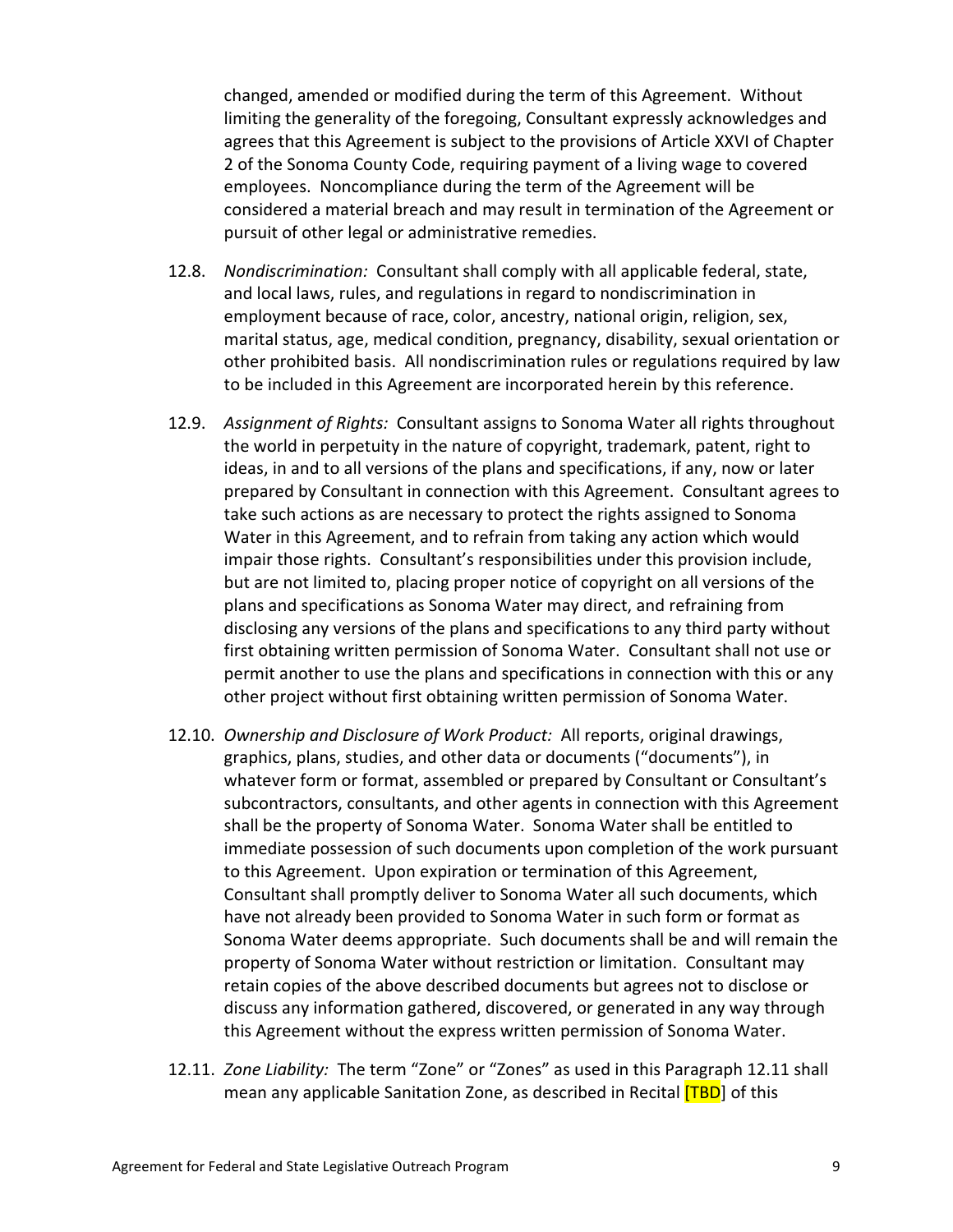Agreement. To the extent any work under this Agreement relates to Zone activities, Consultant shall be paid exclusively from Zone funds. Consultant agrees that Consultant shall make no claim for compensation for Consultant's services against other funds available to Sonoma County Water Agency and Consultant expressly waives any right to be compensated from other funds available to Sonoma County Water Agency. In addition, Consultant acknowledges that West's Annotated California Codes Water Code Appendix Chapter 53-8 provides that certain judgments or claims against Sonoma County Water Agency based on causes of action arising from Zone activities may be made only from funds of those Zones.

12.12. *District Liability:* Districts are separate legal entities from Sonoma County Water Agency, operated under contract by Sonoma County Water Agency. To the extent any work under this Agreement relates to District activities, Consultant shall be paid exclusively from District funds. Consultant agrees that it shall make no claim for compensation for Consultant's services against Sonoma County Water Agency funds and expressly waives any right to be compensated from other funds available to Sonoma County Water Agency.

#### <span id="page-16-0"></span>**13. DEMAND FOR ASSURANCE**

13.1. Each party to this Agreement undertakes the obligation that the other's expectation of receiving due performance will not be impaired. When reasonable grounds for insecurity arise with respect to the performance of either party, the other may in writing demand adequate assurance of due performance and until such assurance is received may, if commercially reasonable, suspend any performance for which the agreed return has not been received. "Commercially reasonable" includes not only the conduct of a party with respect to performance under this Agreement, but also conduct with respect to other agreements with parties to this Agreement or others. After receipt of a justified demand, failure to provide within a reasonable time, but not exceeding thirty (30) days, such assurance of due performance as is adequate under the circumstances of the particular case is a repudiation of this Agreement. Acceptance of any improper delivery, service, or payment does not prejudice the aggrieved party's right to demand adequate assurance of future performance. Nothing in this Article [13](#page-16-0) limits Sonoma Water's right to terminate this Agreement pursuant to Article [6](#page-10-1) [\(Termination\)](#page-10-1).

#### **14. ASSIGNMENT AND DELEGATION**

- 14.1. *Consent:* Neither party hereto shall assign, delegate, sublet, or transfer any interest in or duty under this Agreement without the prior written consent of the other, and no such transfer shall be of any force or effect whatsoever unless and until the other party shall have so consented.
- <span id="page-16-1"></span>14.2. *Subcontracts:* Notwithstanding the foregoing, Consultant may enter into subcontracts with the subconsultants specifically identified herein. If no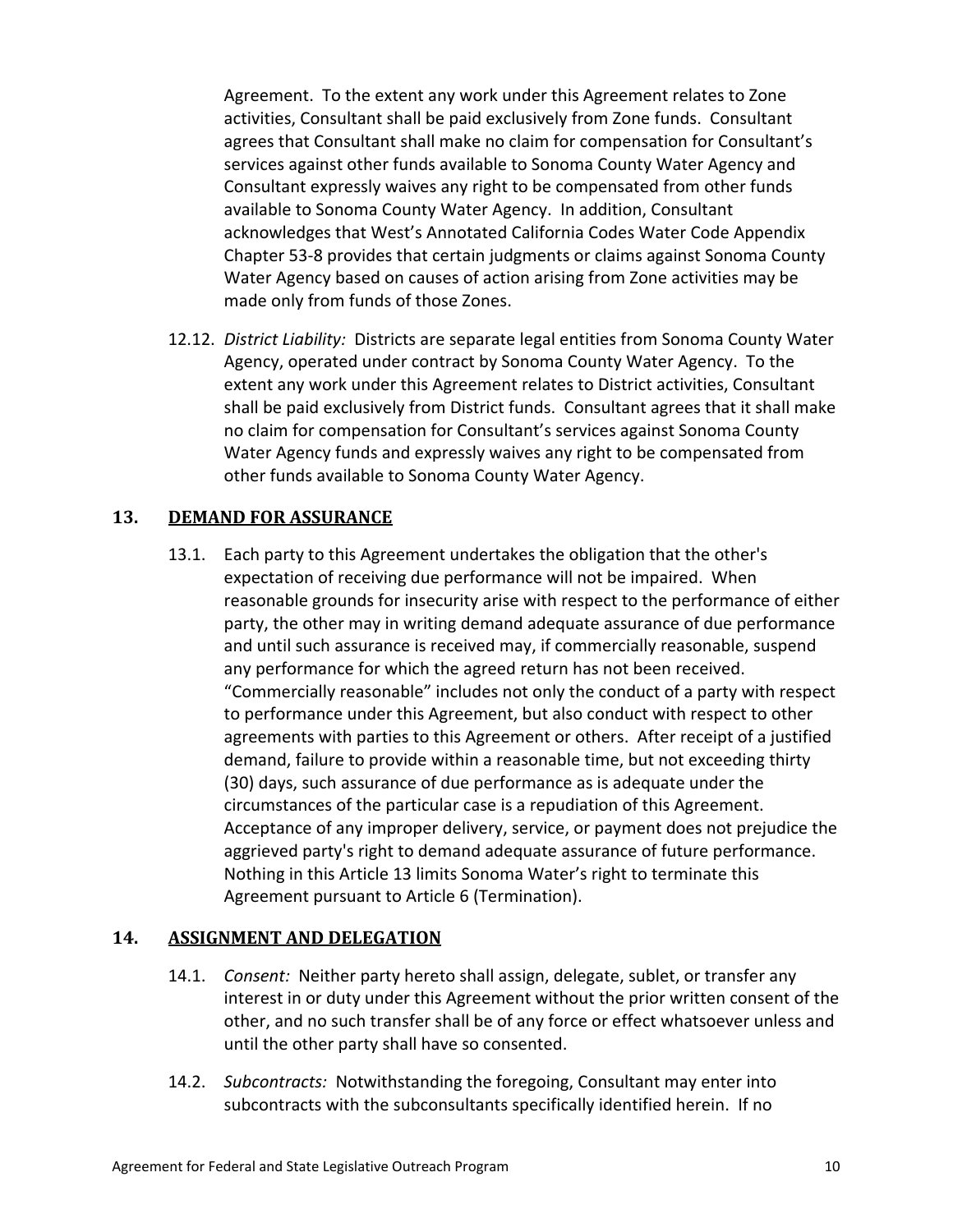subconsultants are listed, then no subconsultants will be utilized in the performance of the work specified in this Agreement. Approved subconsultants are as follows: [TBD] are |<br>f the<br><del>[TBD</del><br>:

- <span id="page-17-1"></span>14.3. *Change of Subcontractors or Subconsultants:* If, after execution of the Agreement, parties agree that subconsultants not listed in Paragraph [14.2](#page-16-1) will be utilized, Consultant may enter into subcontracts with subconsultants to perform other specific duties pursuant to the provisions of this Paragraph [14.3.](#page-17-1) The following provisions apply to any subcontract entered into by Consultant other than those listed in Paragraph [14.2:](#page-16-1)
	- a. Prior to entering into any contract with subconsultant, Consultant shall obtain Sonoma Water approval of subconsultant.
	- b. All agreements with subconsultants shall (a) contain indemnity requirements in favor of Sonoma Water in substantially the same form as that contained in Article [7 \(Indemnification\)](#page-11-0), (b) contain language that the subconsultant may be terminated with or without cause upon reasonable written notice, and (c) prohibit the assignment or delegation of work under the agreement to any third party.
- 14.4. *Summary of Subconsultants' Work:* Consultant shall provide Sonoma Water with a summary of work performed by subconsultants with each invoice submitted under Paragraph [4.3.](#page-9-1) Such summary shall identify the individuals performing work on behalf of subconsultants and the total amount paid to subconsultant, broken down by the tasks listed in the Scope of Work.

#### <span id="page-17-0"></span>**15. METHOD AND PLACE OF GIVING NOTICE, SUBMITTING BILLS, AND MAKING PAYMENTS**

- 15.1. *Method of Delivery:* All notices, bills, and payments shall be made in writing and shall be given by personal delivery, U.S. Mail, courier service, or electronic means. Notices, bills, and payments shall be addressed as specified in Paragraph [3.2.](#page-8-0)
- 15.2. *Receipt:* When a notice, bill, or payment is given by a generally recognized overnight courier service, the notice, bill, or payment shall be deemed received on the next business day. When a copy of a notice, bill, or payment is sent by electronic means, the notice, bill, or payment shall be deemed received upon transmission as long as (1) the original copy of the notice, bill, or payment is deposited in the U.S. mail and postmarked on the date of the electronic transmission (for a payment, on or before the due date), (2) the sender has a written confirmation of the electronic transmission, and (3) the electronic transmission is transmitted before 5 p.m. (recipient's time). In all other instances, notices, bills, and payments shall be effective upon receipt by the recipient. Changes may be made in the names and addresses of the person to whom notices are to be given by giving notice pursuant to this Article [15.](#page-17-0)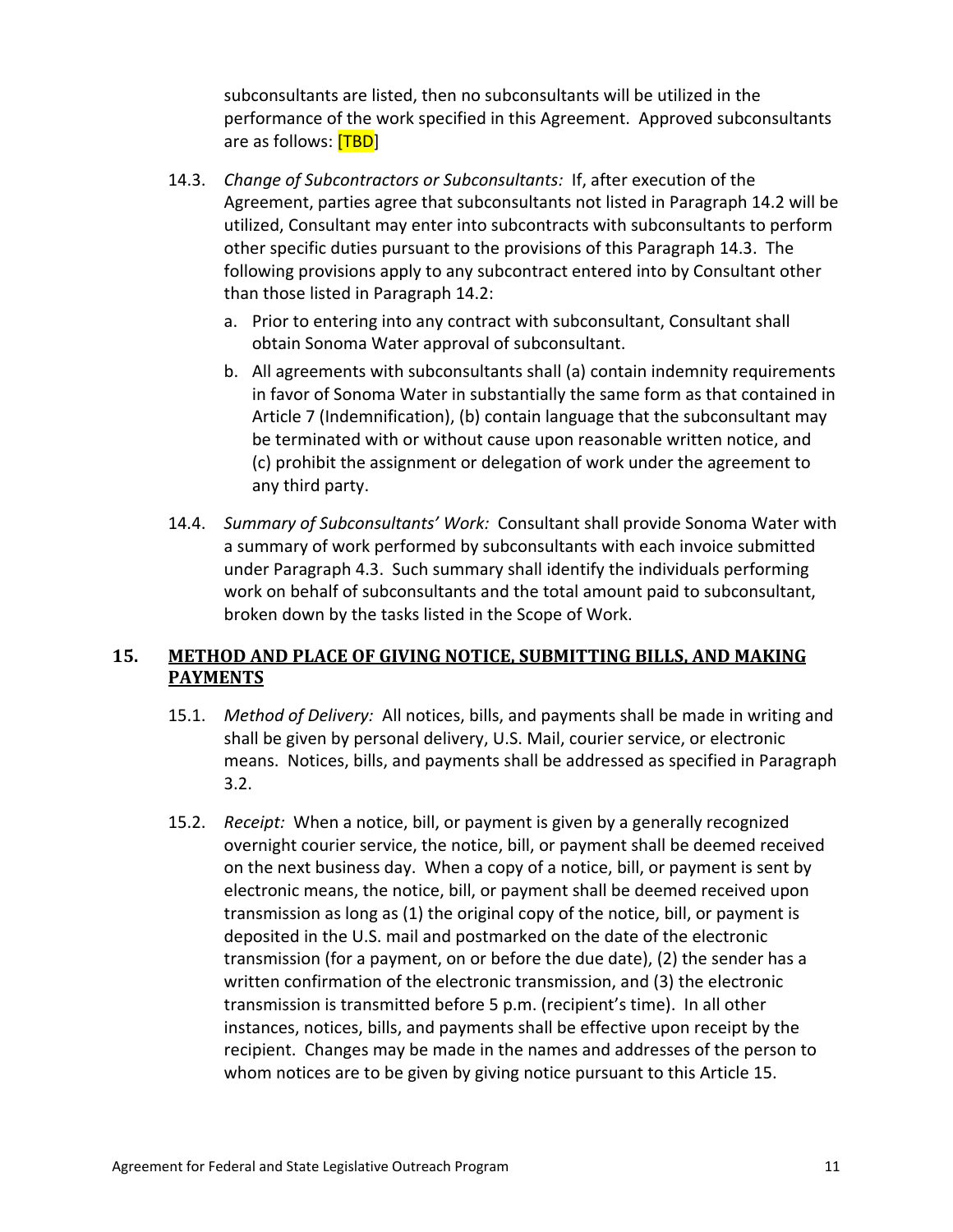#### **16. MISCELLANEOUS PROVISIONS**

- 16.1. *No Bottled Water:* In accordance with Sonoma Water Board of Directors Resolution No. 09-0920, dated September 29, 2009, no Sonoma Water funding shall be used to purchase single-serving, disposable water bottles for use in Sonoma Water facilities or at Sonoma Water-sponsored events. This restriction shall not apply when potable water is not available.
- 16.2. *No Waiver of Breach:* The waiver by Sonoma Water of any breach of any term or promise contained in this Agreement shall not be deemed to be a waiver of such term or promise or any subsequent breach of the same or any other term or promise contained in this Agreement.
- 16.3. *Construction:* To the fullest extent allowed by law, the provisions of this Agreement shall be construed and given effect in a manner that avoids any violation of statute, ordinance, regulation, or law. The parties covenant and agree that in the event that any provision of this Agreement is held by a court of competent jurisdiction to be invalid, void, or unenforceable, the remainder of the provisions hereof shall remain in full force and effect and shall in no way be affected, impaired, or invalidated thereby. Consultant and Sonoma Water acknowledge that they have each contributed to the making of this Agreement and that, in the event of a dispute over the interpretation of this Agreement, the language of the Agreement will not be construed against one party in favor of the other. Consultant and Sonoma Water acknowledge that they have each had an adequate opportunity to consult with counsel in the negotiation and preparation of this Agreement.
- 16.4. *Consent:* Wherever in this Agreement the consent or approval of one party is required to an act of the other party, such consent or approval shall not be unreasonably withheld or delayed.
- 16.5. *No Third-Party Beneficiaries:* Except as provided in Article [7](#page-11-0) [\(Indemnification\)](#page-11-0), nothing contained in this Agreement shall be construed to create and the parties do not intend to create any rights in third parties.
- 16.6. *Applicable Law and Forum:* This Agreement shall be construed and interpreted according to the substantive law of California, regardless of the law of conflicts to the contrary in any jurisdiction. Any action to enforce the terms of this Agreement or for the breach thereof shall be brought and tried in Santa Rosa or in the forum nearest to the City of Santa Rosa, in the County of Sonoma.
- 16.7. *Captions:* The captions in this Agreement are solely for convenience of reference. They are not a part of this Agreement and shall have no effect on its construction or interpretation.
- 16.8. *Merger:* This writing is intended both as the final expression of the Agreement between the parties hereto with respect to the included terms and as a complete and exclusive statement of the terms of the Agreement, pursuant to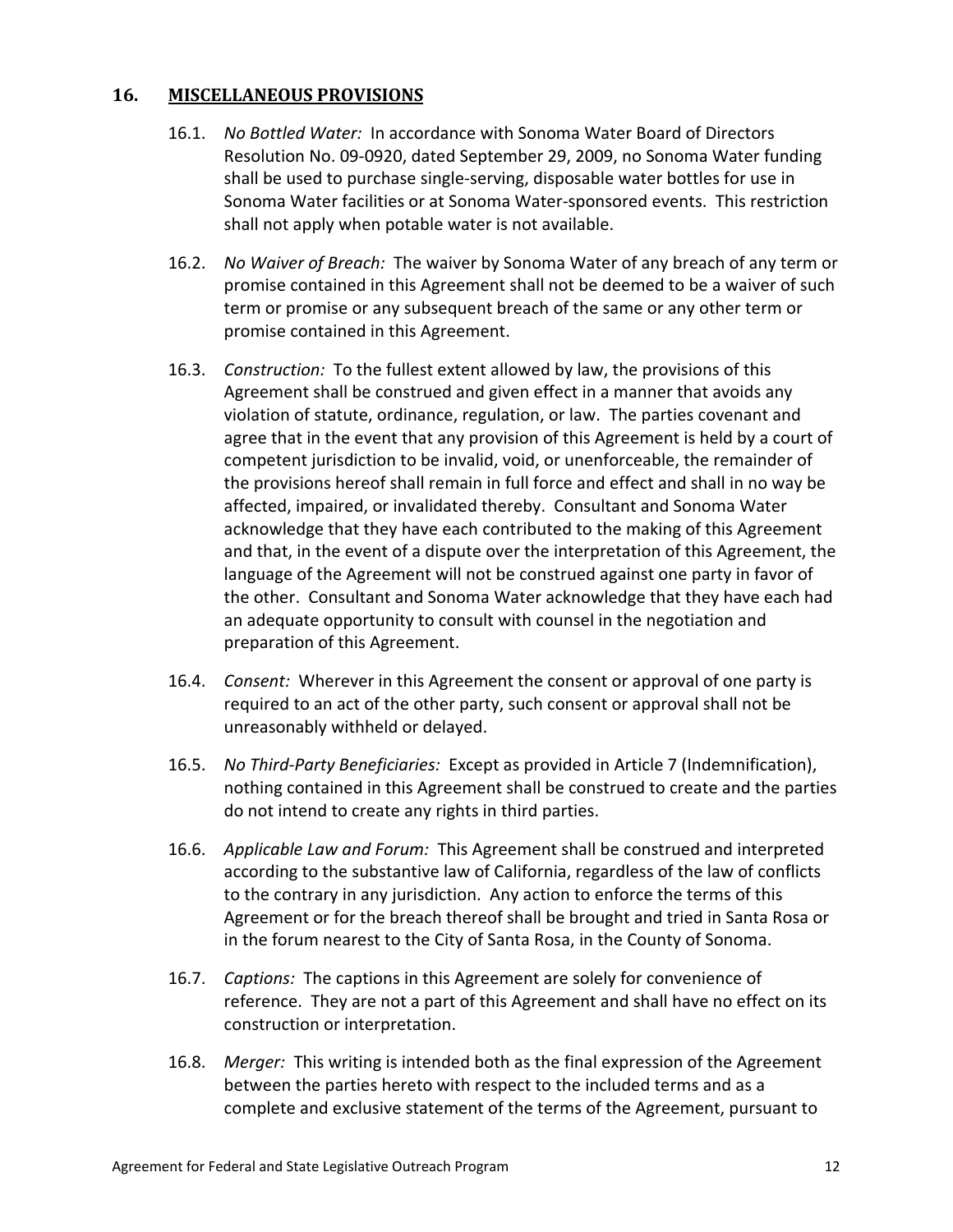Code of Civil Procedure section 1856. Each Party acknowledges that, in entering into this Agreement, it has not relied on any representation or undertaking, whether oral or in writing, other than those which are expressly set forth in this Agreement. No modification of this Agreement shall be effective unless and until such modification is evidenced by a writing signed by both parties.

- 16.9. *Survival of Terms:* All express representations, waivers, indemnifications, and limitations of liability included in this Agreement will survive its completion or termination for any reason.
- 16.10. *Time of Essence:* Time is and shall be of the essence of this Agreement and every provision hereof.
- 16.11. *Signature(s):* Consultant shall use either physical or digital signature(s) to execute this Agreement, or to execute documents required to be executed by this Agreement. Digital signature(s) must comply with Government Code section 16.5. By using digital signature(s), Consultant warrants and represents that it intends the digital signature to have the same force and effect as the use of a manual signature. Electronic signature(s) are not allowed.

/ / / / / / / / / / /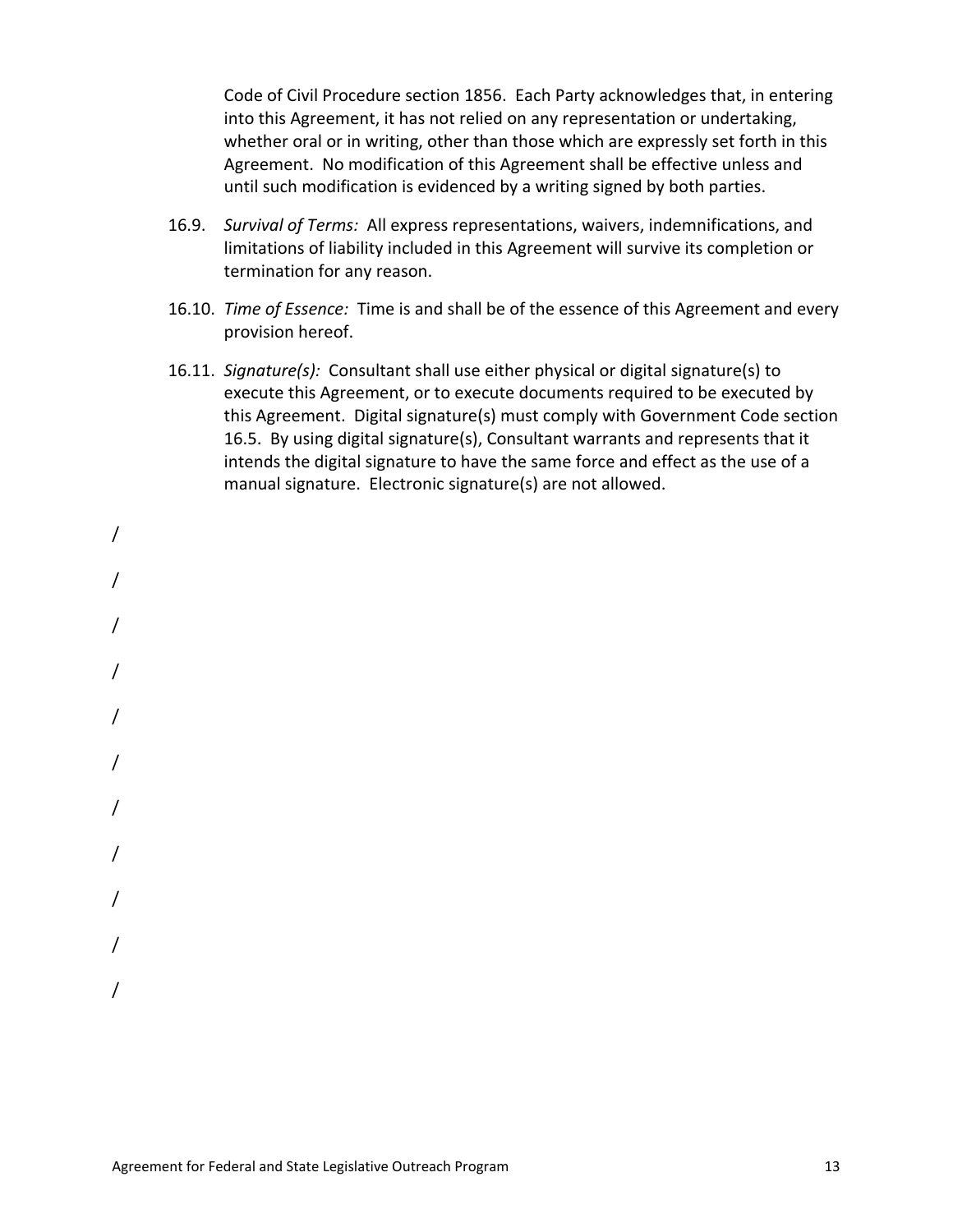IN WITNESS WHEREOF, the parties hereto have executed this Agreement as of the date last signed by the parties to the Agreement.

[Insert signature page.]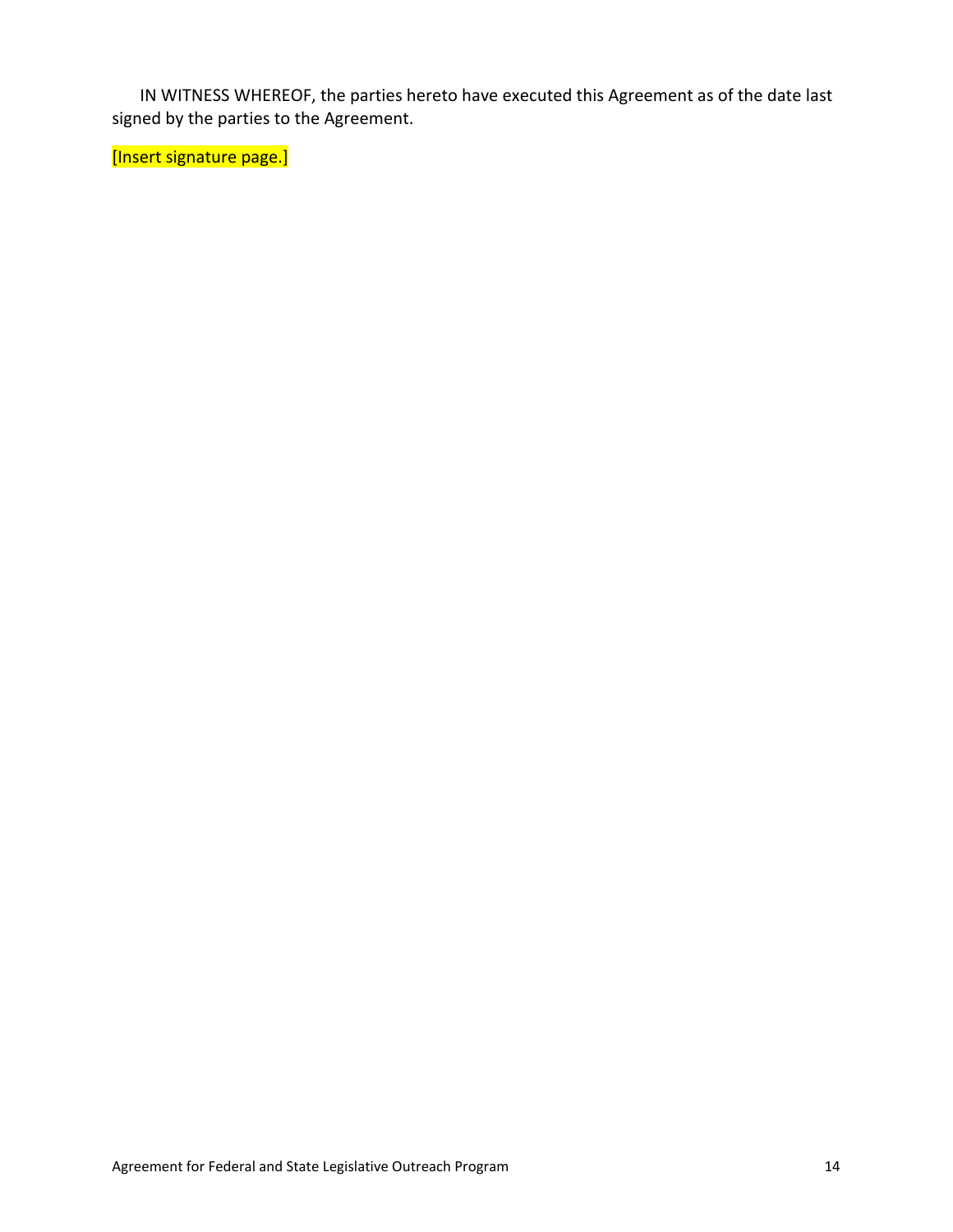## **Exhibit A**

#### **Scope of Work**

# [TBD] <mark>[TBD</mark><br>1.

#### **1. TASKS**

- 1.1. Task 1: [Task Title]
	- a. [task description]
	- b.
	- c.

Deliverable: Due Date:

- 1.2. Task 2: [Task Title]
	- a. [task description]
	- b.
	- c.

Deliverable: Due Date:

- 1.3. Task 3: [Task Title]
	- a. [task description]
	- b.
	- c.

Deliverable: Due Date:

#### **2. DELIVERABLES**

- 2.1. In addition to the requirements above, if any, submit one electronic copy in PDF format (emailed, on USB flash drive, or via internet) of each final deliverable to Sonoma Water.
- 2.2. Comply with requirements of Article [11 \(Content Online Accessibility\)](#page-12-1).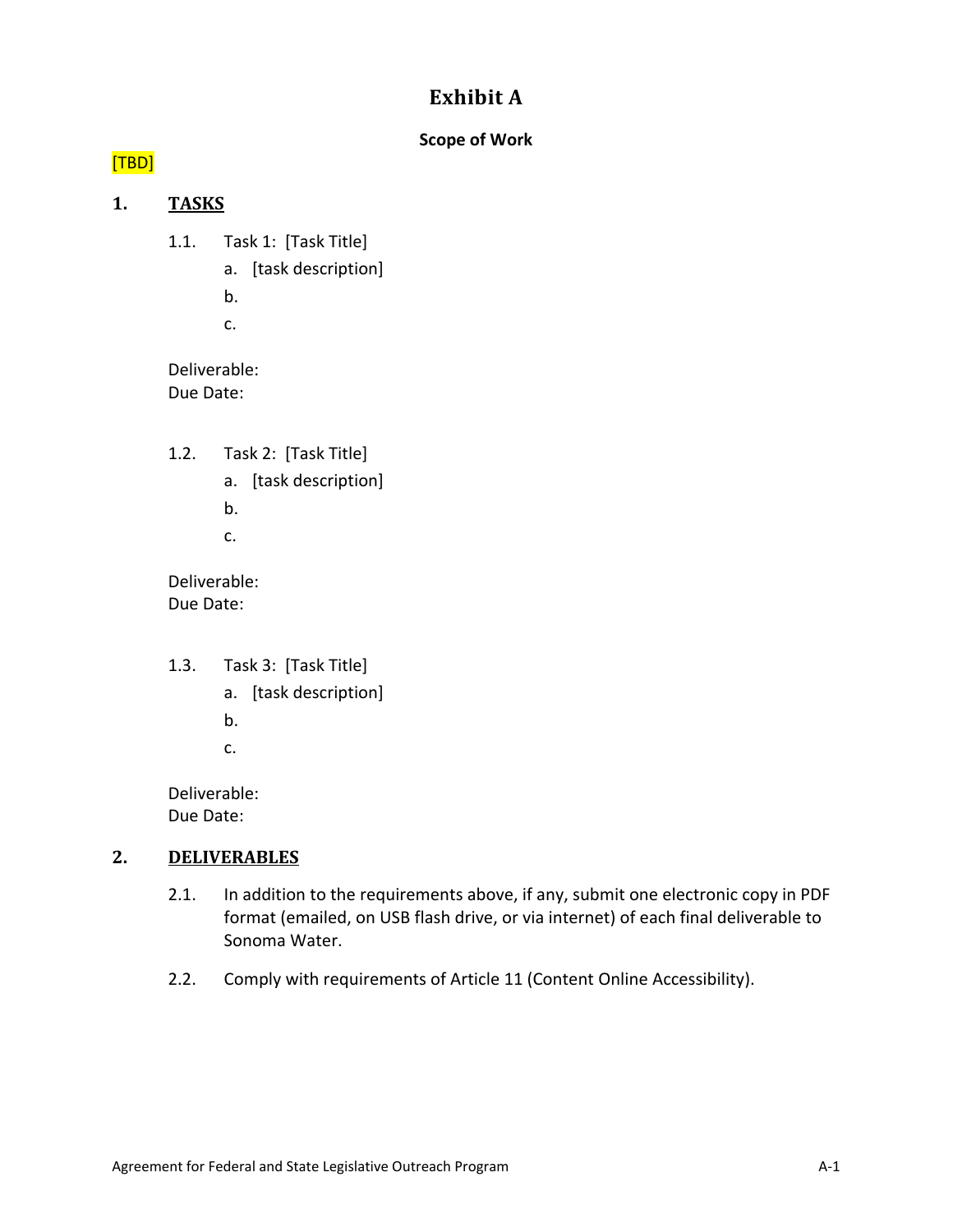### **Exhibit B**

#### **Schedule of Costs**

 $[TBD]$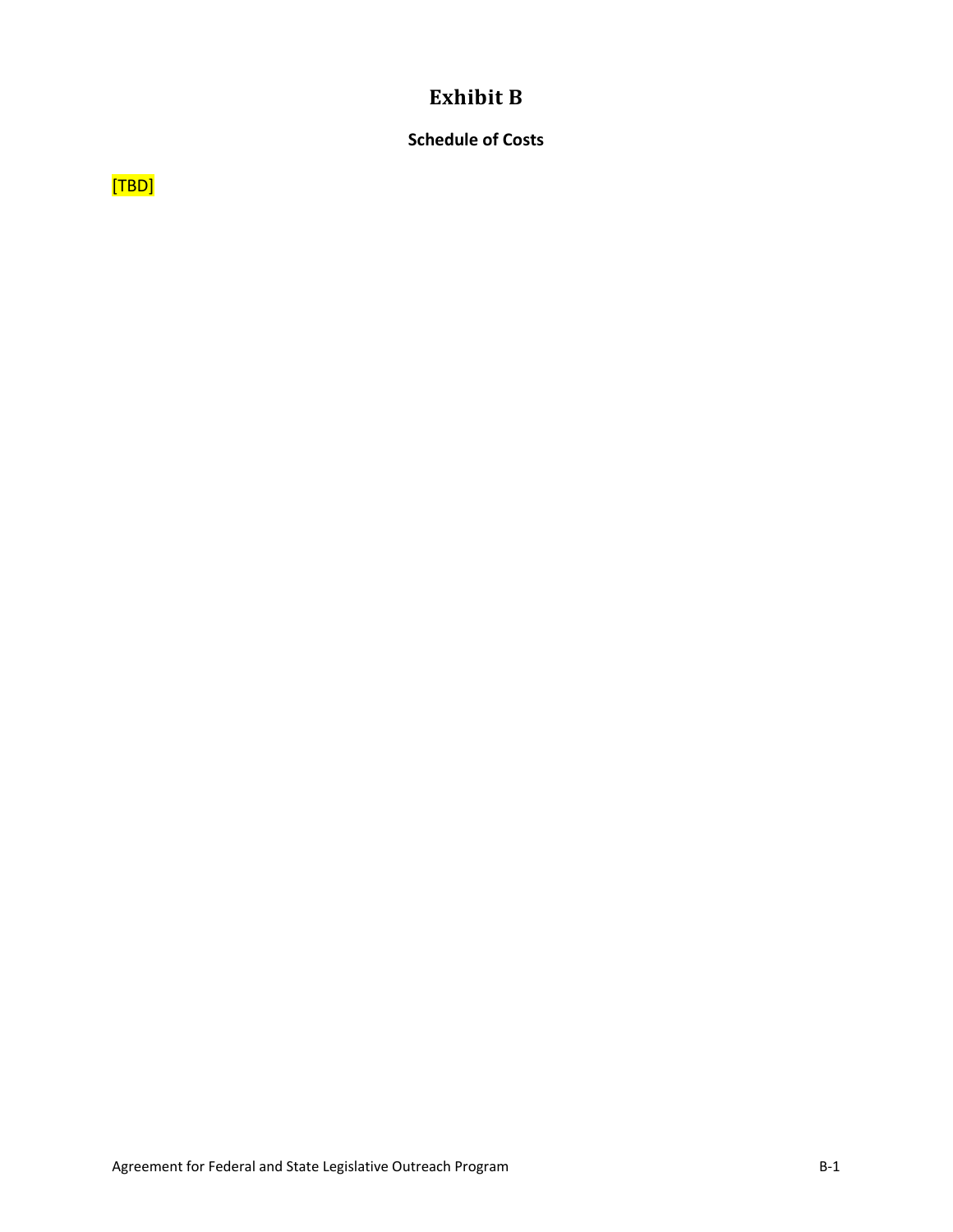# **Exhibit C**

#### **Estimated Budget for Scope of Work**

 $[TBD]$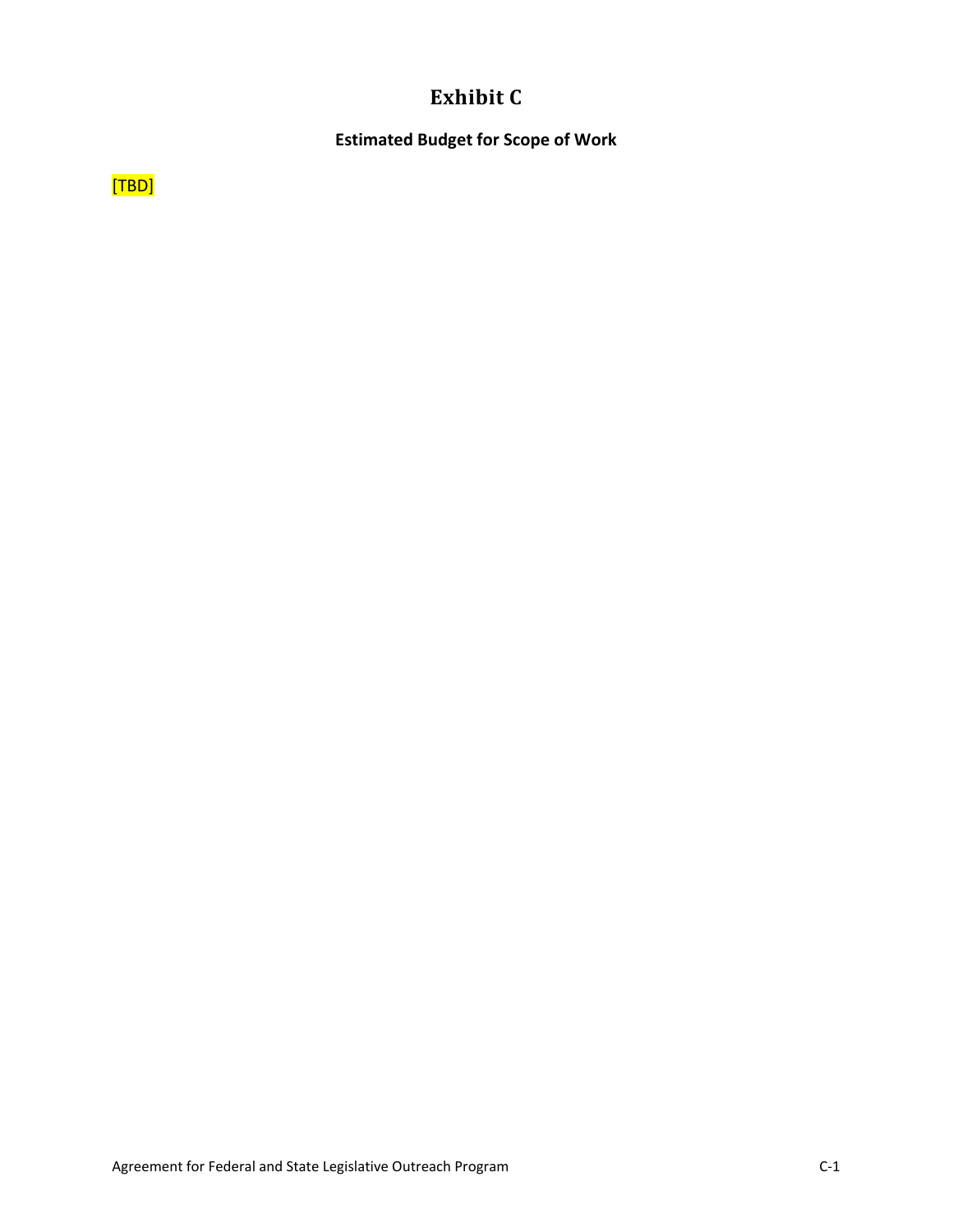## **Exhibit D**

#### **Insurance Requirements**

With respect to performance of work under this Agreement, Consultant shall maintain and shall require all of its subcontractors, consultants, and other agents to maintain insurance as described below unless such insurance has been expressly waived by the attachment of a *Waiver of Insurance Requirements*. Any requirement for insurance to be maintained after completion of the work shall survive this Agreement.

Sonoma Water reserves the right to review any and all of the required insurance policies and/or endorsements, but has no obligation to do so. Failure to demand evidence of full compliance with the insurance requirements set forth in this Agreement or failure to identify any insurance deficiency shall not relieve Consultant from, nor be construed or deemed a waiver of, its obligation to maintain the required insurance at all times during the performance of this Agreement.

#### <span id="page-24-0"></span>**1. INSURANCE**

- 1.1. Workers Compensation and Employers Liability Insurance
	- a. Required if Consultant has employees as defined by the Labor Code of the State of California.
	- b. If Consultant currently has no employees as defined by the Labor Code of the State of California, Consultant agrees to obtain the above-specified Workers Compensation and Employers' Liability insurance should employees be engaged during the term of this Agreement or any extensions of the term.
- <span id="page-24-1"></span>1.2. General Liability Insurance
	- a. Commercial General Liability Insurance on a standard occurrence form, no less broad than Insurance Services Office (ISO) form CG 00 01.
	- b. Minimum Limits: \$1,000,000 per Occurrence; \$2,000,000 General Aggregate; \$2,000,000 Products/Completed Operations Aggregate. The required limits may be provided by a combination of General Liability Insurance and Commercial Excess or Commercial Umbrella Liability Insurance. If Consultant maintains higher limits than the specified minimum limits, Sonoma Water requires and shall be entitled to coverage for the higher limits maintained by Consultant.
	- c. Any deductible or self-insured retention shall be shown on the Certificate of Insurance. If the deductible or self-insured retention exceeds \$25,000 it must be approved in advance by Sonoma Water. Consultant is responsible for any deductible or self-insured retention and shall fund it upon Sonoma Water's written request, regardless of whether Consultant has a claim against the insurance or is named as a party in any action involving Sonoma Water.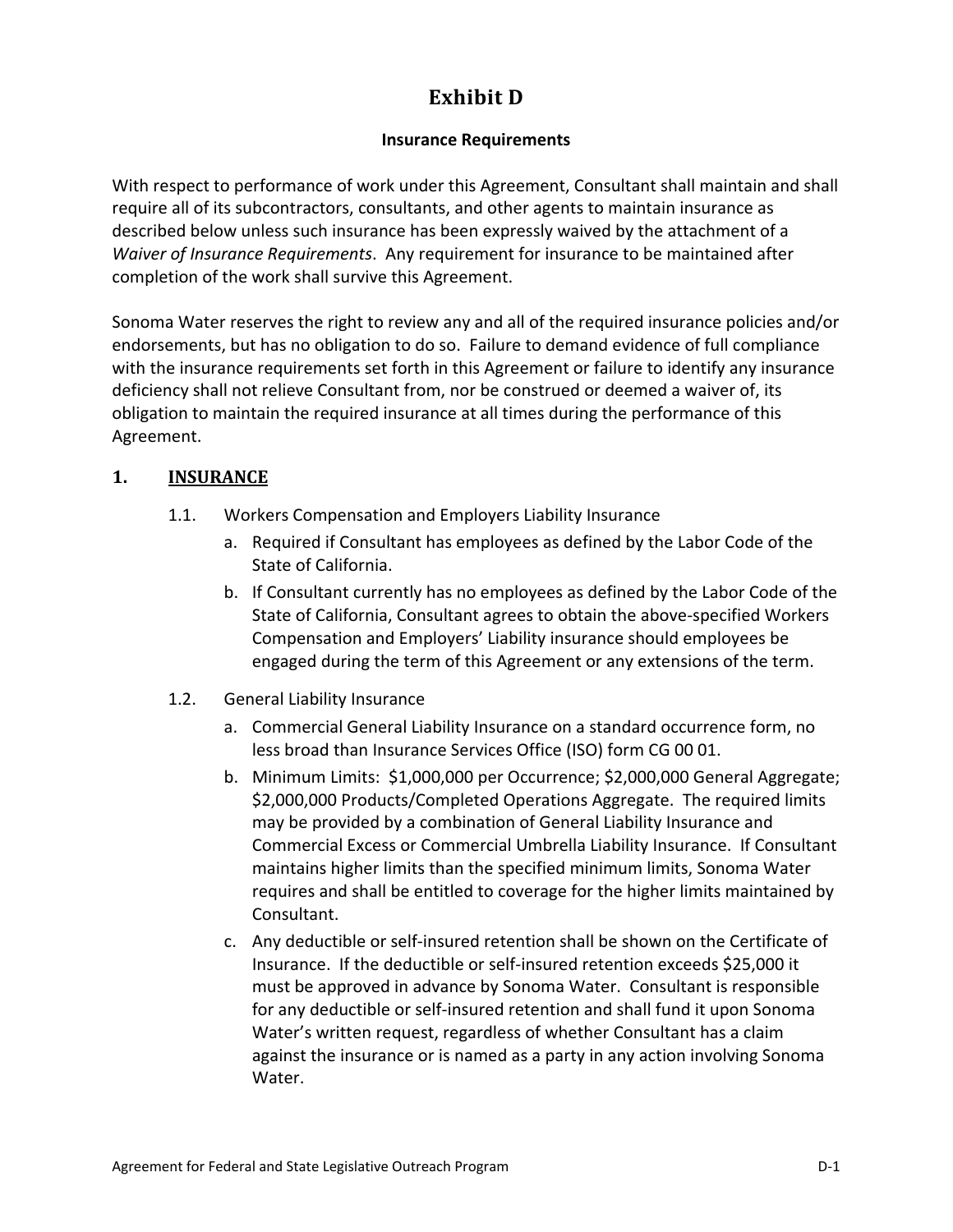- d. Sonoma County Water Agency, Occidental County Sanitation District, Russian River County Sanitation District, Sonoma Valley County Sanitation District, and South Park County Sanitation District, their officers, agents, and employees, shall be endorsed as additional insureds for liability arising out of operations by or on behalf of Consultant in the performance of this Agreement.
- e. The insurance provided to the additional insureds shall be primary to, and non-contributory with, any insurance or self-insurance program maintained by them.
- f. The policy definition of "insured contract" shall include assumptions of liability arising out of both ongoing operations and the products-completed operations hazard (broad form contractual liability coverage including the "f" definition of insured contract in Insurance Services Office form CG 00 01, or equivalent).
- g. The policy shall cover inter-insured suits between the additional insureds and Consultant and include a "separation of insureds" or "severability" clause which treats each insured separately.
- h. Required Evidence of Insurance:
	- i. Copy of the additional insured endorsement or policy language granting additional insured status, and
	- ii. Certificate of Insurance.
- <span id="page-25-0"></span>1.3. Automobile Liability Insurance
	- a. Minimum Limit: \$1,000,000 combined single limit per accident. The required limit may be provided by a combination of Automobile Liability Insurance and Commercial Excess or Commercial Umbrella Liability Insurance.
	- b. Insurance shall cover all owned autos. If Consultant currently owns no autos, Consultant agrees to obtain such insurance should any autos be acquired during the term of this Agreement or any extensions of the term.
	- c. Insurance shall cover hired and non-owned autos.
	- d. Required Evidence of Insurance: Certificate of Insurance.
- 1.4. Standards for Insurance Companies
	- a. Insurers, other than the California State Compensation Insurance Fund, shall have an A.M. Best's rating of at least A:VII.
- 1.5. Documentation
	- a. The Certificate of Insurance must include the following reference: TW 21/22-054.
	- b. All required Evidence of Insurance shall be submitted prior to the execution of this Agreement. Consultant agrees to maintain current Evidence of Insurance on file with Sonoma Water for the entire term of this Agreement and any additional periods if specified in Section[s 1.1,](#page-24-0) [1.2,](#page-24-1) or [1.3,](#page-25-0) above.